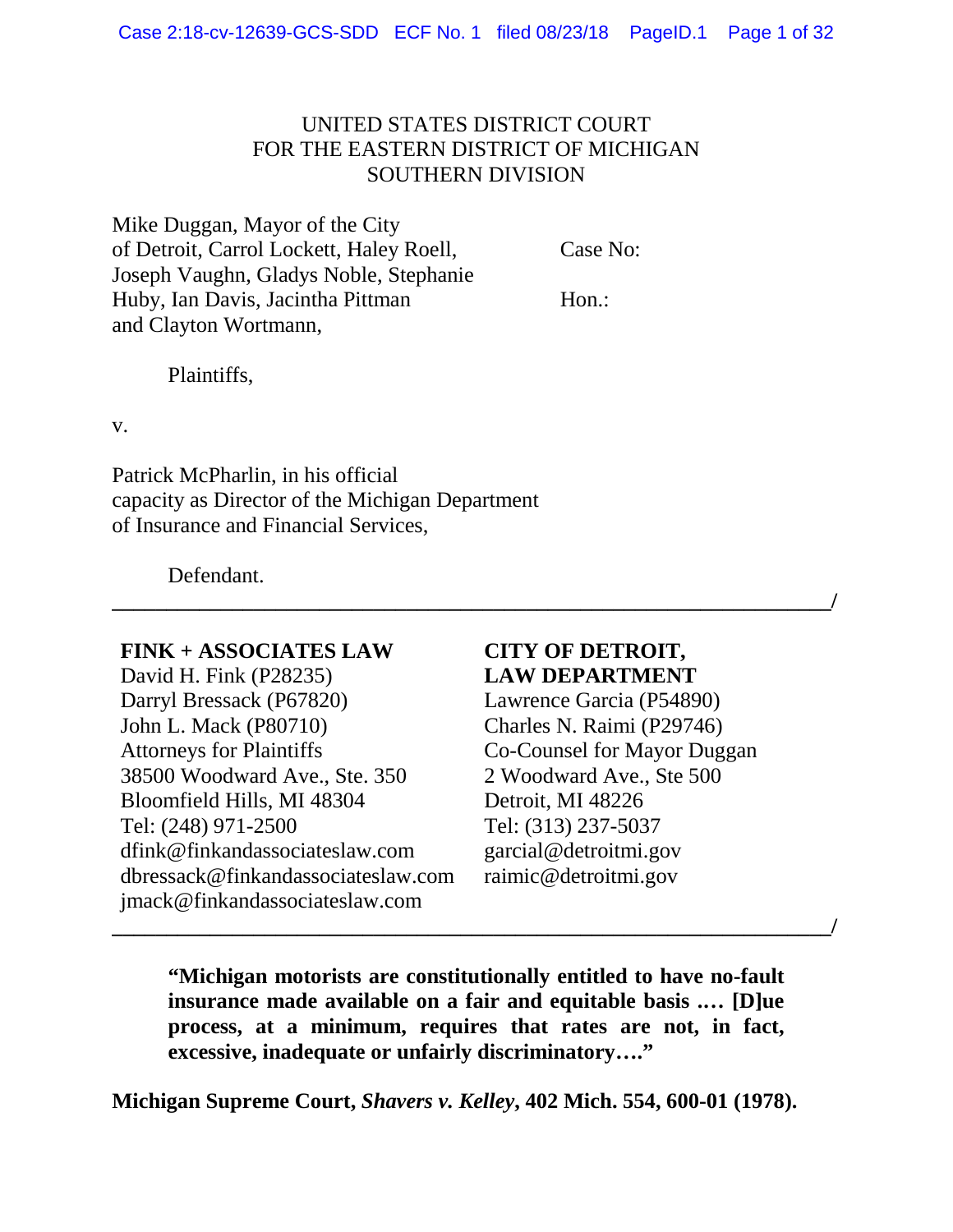#### **COMPLAINT**

NOW COME Plaintiffs, by and through their attorneys, Fink + Associates Law as counsel for all Plaintiffs and the City of Detroit Law Department as cocounsel for Mayor Mike Duggan, and for their Complaint, state as follows:

#### **INTRODUCTION**

1. Michigan's mandatory No-Fault automobile insurance system violates the constitutional rights of Michigan's citizens. Once the State issues a driver's license, it cannot deprive a citizen of the primary benefit of the license – the ability to drive a motor vehicle – without first providing constitutional due process. Unfortunately, countless Michigan residents are deprived of that due process because No-Fault insurance is not available at fair and equitable rates.

2. Michigan's average annual auto insurance premium of \$3,059 is more than double the average annual premium in neighboring states: Ohio (\$1,236); Illinois (\$1,158); and, Indiana (\$1,365). The national average cost for auto insurance is \$1,512.

3. The high cost of auto insurance in Michigan puts significant economic pressure on an already financially-strapped population. A 2016 United Way Report found that, while 15% of Michigan households live below the Federal Poverty Level, an additional 25% live above the poverty level but still struggle to afford basic household needs such as housing, childcare, food and transportation.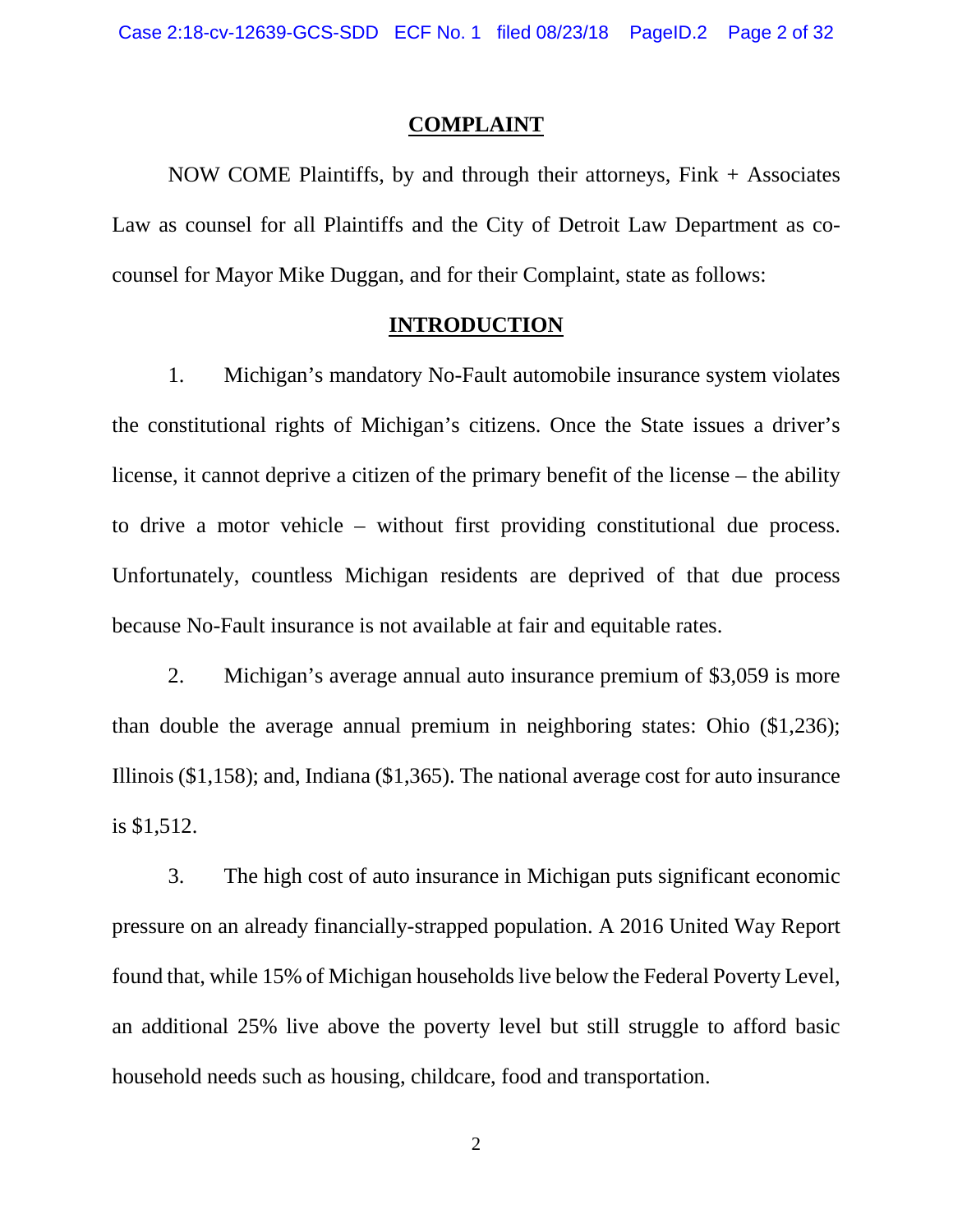4. With so many of the State's residents struggling financially, and the cost of insurance premiums so high, it is no wonder that Michigan has one of the highest rates of uninsured motorists in the country, with more than 20% of drivers lacking coverage.

5. The extremely high cost of No-Fault insurance coverage in Michigan is a statewide issue that is particularly acute in the Detroit Metropolitan area. Over 50% of Detroit workers commute to jobs that are outside the City limits, and almost 75% of the jobs within the City are held by workers who commute in from the suburbs.

6. Detroit drivers pay an average of \$6,197 annually for auto insurance coverage, a figure that is 4 times the national average. In fact, Detroit has the highest auto insurance rates of any city in the nation.

7. Residents of many other Metro Detroit communities also pay exorbitant auto insurance premiums. In Dearborn, the average annual premium is \$5,135; in Southfield, the average premium is \$4,443; the average premium in Warren is \$3,446; and Roseville residents pay an average of \$3,378 for auto insurance. Residents in each of these communities pay, on average, 2 or 3 times the national average for insurance coverage.

8. By contrast, the average premium in Cleveland, Ohio is \$1,674; in Chicago, Illinois, the average premium is \$1,765; and, in Indianapolis, Indiana, the average driver pays \$1,538.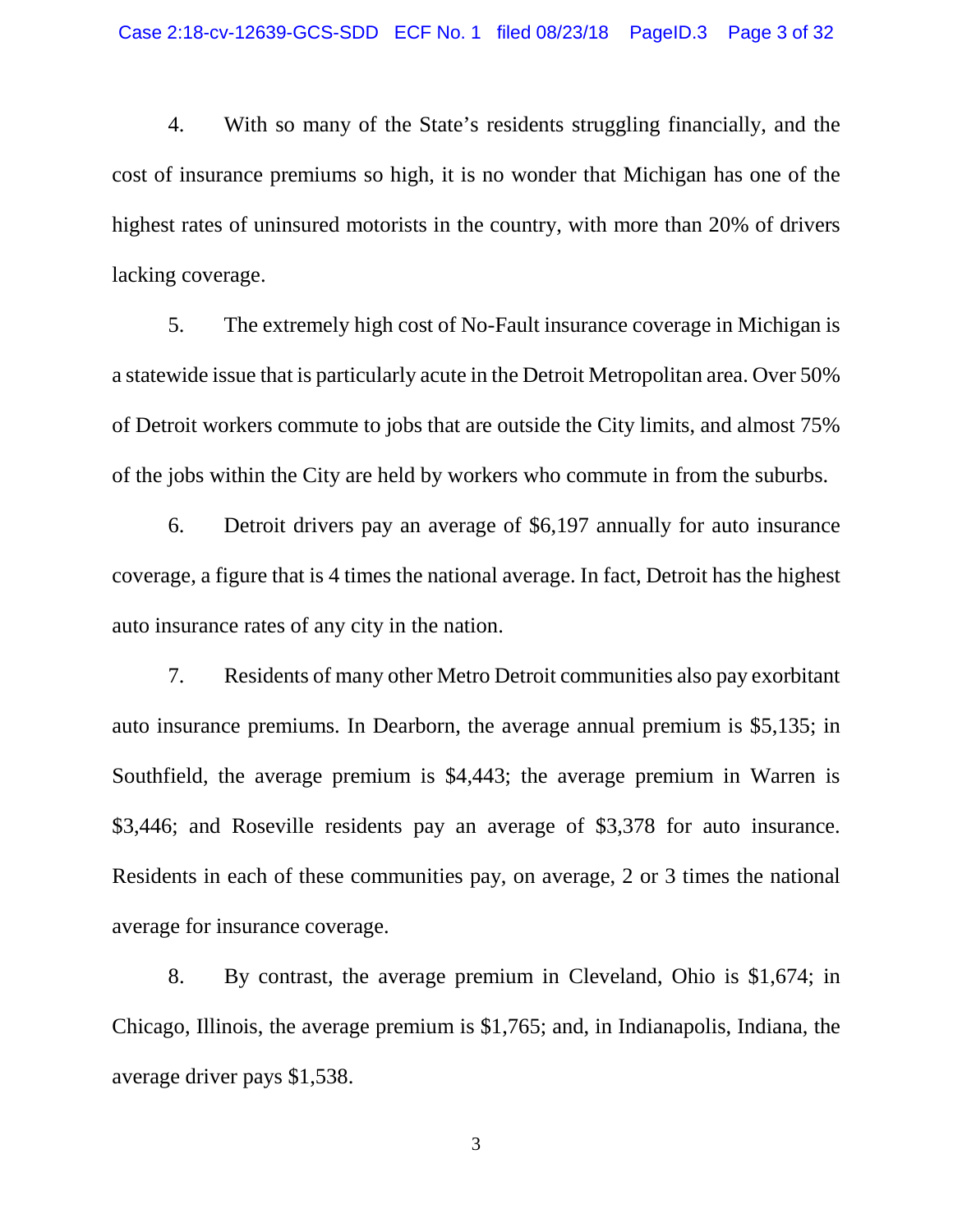9. Excessive insurance premiums have a catastrophic impact for many Detroit residents. The average household income in Detroit is just over \$26,000, which is less than half the national average of \$55,322. Almost 40% of the City's residents are living in poverty.

10. Financial experts recommend allocating roughly 15% of a household budget to transportation expenses. These expenses include the costs of purchasing, financing or leasing a vehicle, costs of gas and motor oil, costs for repairs and other vehicle expenses, and costs for alternate transportation. Between 2013 and 2016, the average U.S. consumer spent \$3,550 on vehicle purchase costs and \$2,200 on gas and motor oil expenses each year. Adding these average expenses to the average Detroit auto insurance premium would result in \$11,947 in transportation costs. For a driver with a household income equal to the Detroit average (\$26,249), these expenses for one driver would consume over 45% of total household income, before factoring in any public transportation costs or other vehicle related expenses.

11. The natural consequence of the high cost of No-Fault insurance is that Detroit area drivers are faced with a no-win situation. Many drivers who must rely on personal automobiles for transportation are forced to make difficult cuts to other household expenses, such as housing, food, or healthcare in order to afford their auto insurance. Some vehicle owners are forced to give up driving because they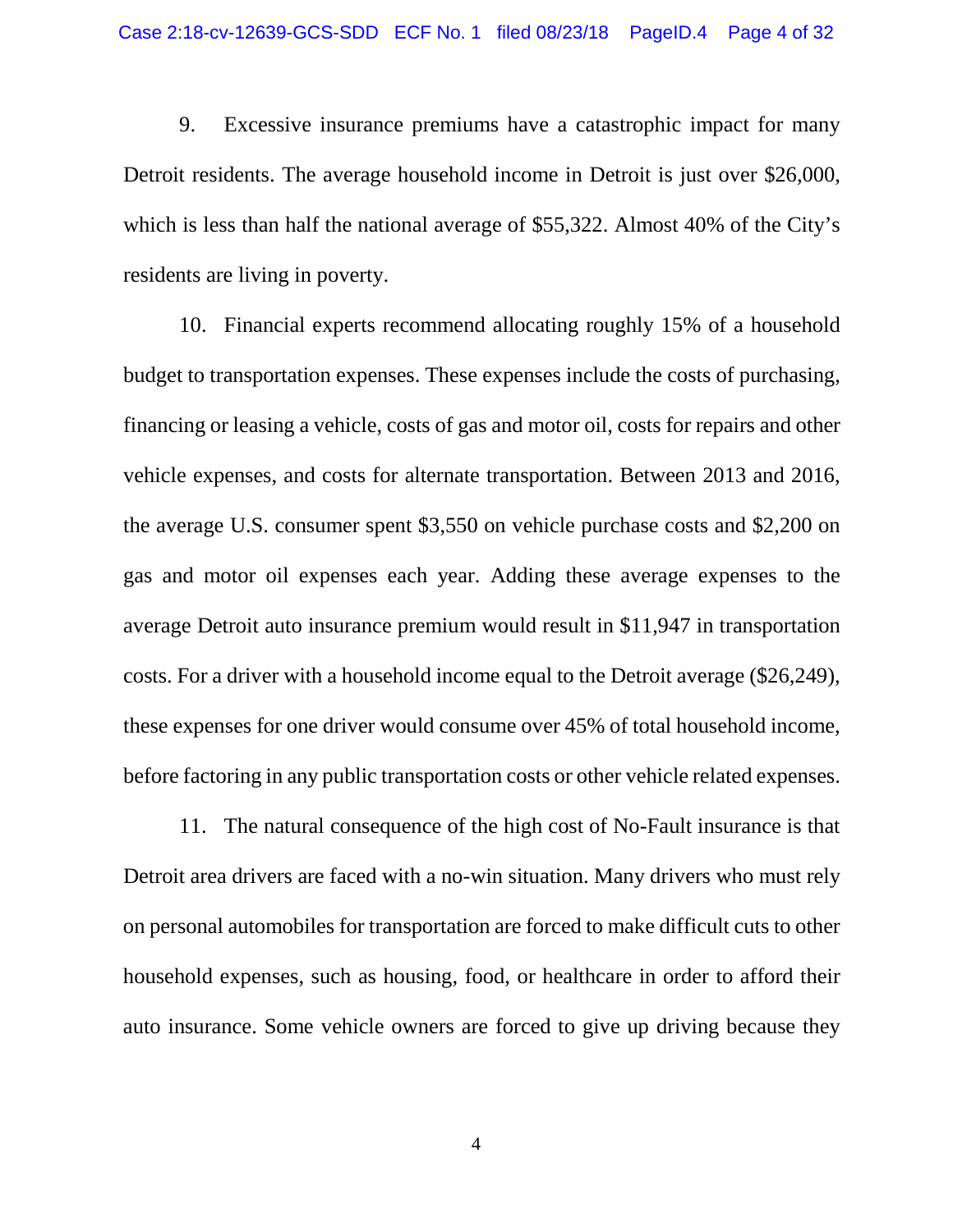cannot legally register their vehicles, while others are forced to break the law and drive without insurance.

12. According to reports, nearly half of Detroit's drivers are uninsured. In 2017, the Detroit Police Department issued 23,087 citations to motorists for driving without insurance.

13. The U.S. Department of Housing and Urban Development considers any family spending more than 30% of its annual income on housing to be "cost burdened." Many Michigan families are "cost burdened," not because of unaffordable housing, but because of unfair auto insurance premiums.

14. No-Fault insurance has not achieved the state-wide cost savings initially promised in the 1970s. Instead, the volume of auto accident related litigation, which was expected to decrease under No-Fault, is out of control, bogging down Michigan's courts more than ever. Insurance rates, which were supposed to decrease, have grown dramatically. Michigan is the state with the most expensive auto insurance in the United States, and no city in the United States has auto insurance rates as high as the rates in Detroit.

15. Michigan's mandatory No-Fault insurance has become unconstitutionally unaffordable for several reasons, including:

a. Michigan No-Fault coverage must include **unlimited** statutory personal injury protection ("PIP") benefits, when the state with the second highest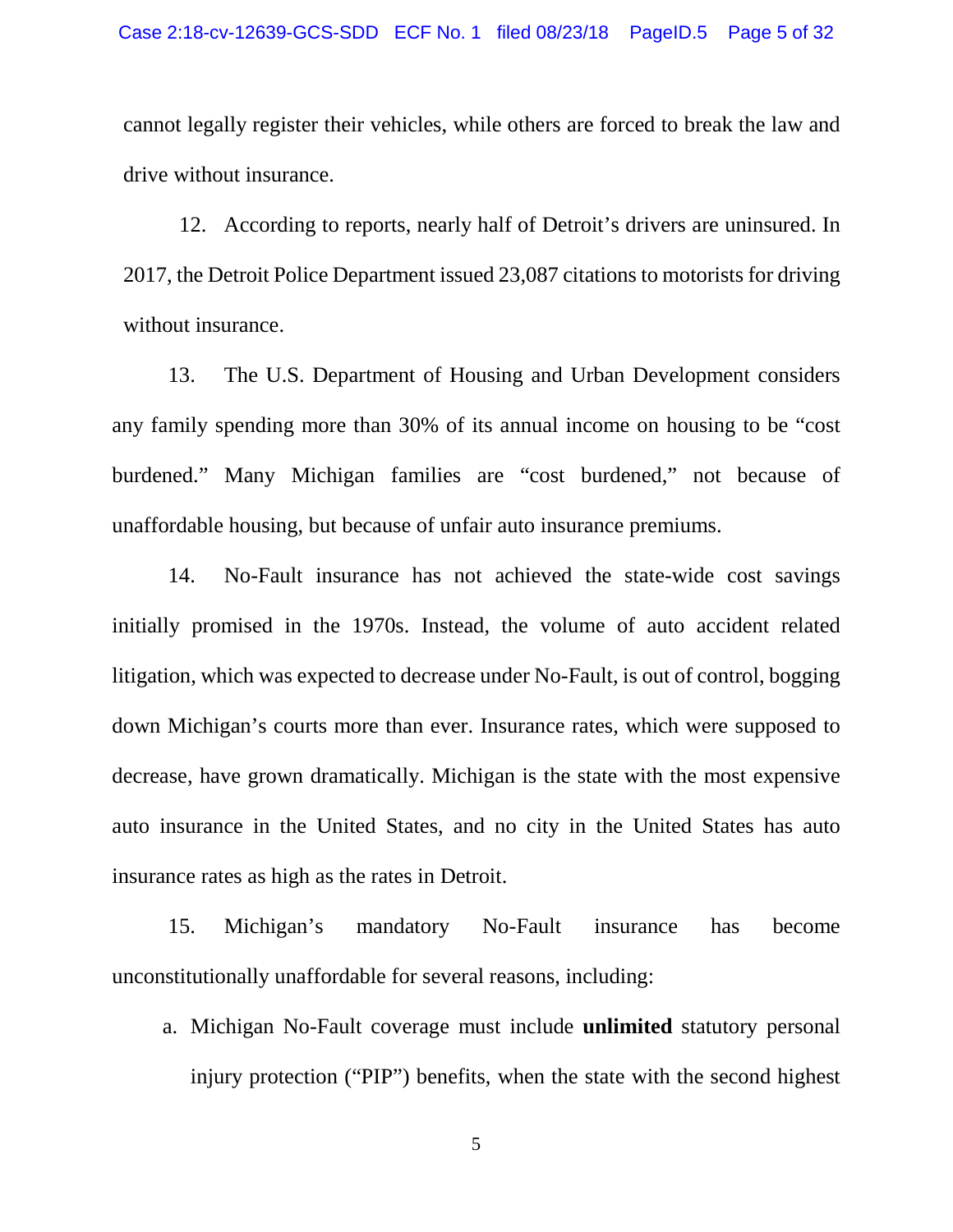mandatory coverage, New York, caps non-emergency medical coverage at \$50,000;

- b. There is no fee schedule for auto accident-related medical services, such as the fee schedule for medical services reimbursed under Workers' Compensation;
- c. Medical providers are allowed to charge exorbitant fees for medical procedures and services normally priced at a fraction of No-Fault rates;
- d. Insurance companies are not permitted to create closed medical benefit networks with physicians who would agree to reduced fees for various medical services;
- e. There are no effective protections against those auto accident attorneys who encourage over-treatment and who pursue large PIP recoveries for minor injuries;
- f. There are no meaningful limitations on attendant care coverage, with nonprofessional providers allowed to charge high hourly rates and to provide unnecessary "services" 24 hours a day;
- g. There are few protections against health care, attendant care and transportation providers who provide unnecessary and over-priced services.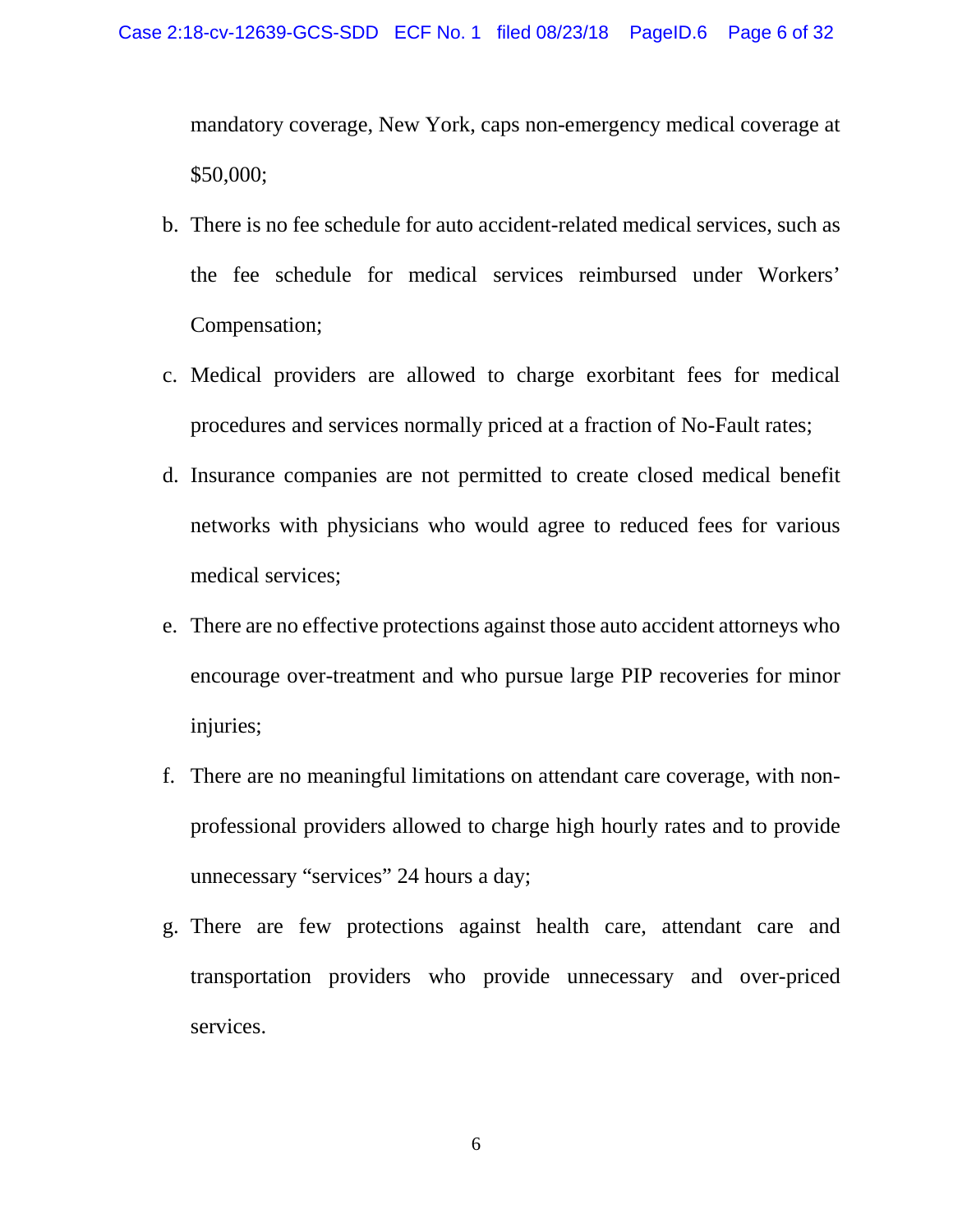16. The No-Fault Act has failed Michigan residents at every turn. This lawsuit seeks a declaration that the law is unconstitutional. The State should be given 6 months to repair the automobile insurance scheme. If that deadline is not met, the No-Fault Act should be deemed null and void and the tort system should be reinstated.

#### **NATURE OF THE ACTION**

17. This is an action seeking a declaration that the Michigan No-Fault Insurance Act (the "No-Fault Act"), M.C.L. § 500.3101 *et seq.,* is unconstitutional in its current form and in its application under the U.S. and Michigan Constitutions.

18. Michigan, like most states, requires vehicle owners to obtain insurance prior to registering or operating their vehicles. Driving without insurance is a misdemeanor with penalties of up to 1-year imprisonment.

19. With mandatory no-fault insurance, people who are injured recover their losses from their own insurance company.

20. In the 1970s, when many states experimented with the no-fault concept, proponents believed it would reduce automobile insurance costs. Unfortunately, those states soon discovered that the promised cost savings did not materialize. Instead, premiums increased. That has been Michigan's experience.

21. After Michigan adopted the No-Fault Act in 1972, the Michigan Supreme Court ruled that because the State chose to make no-fault insurance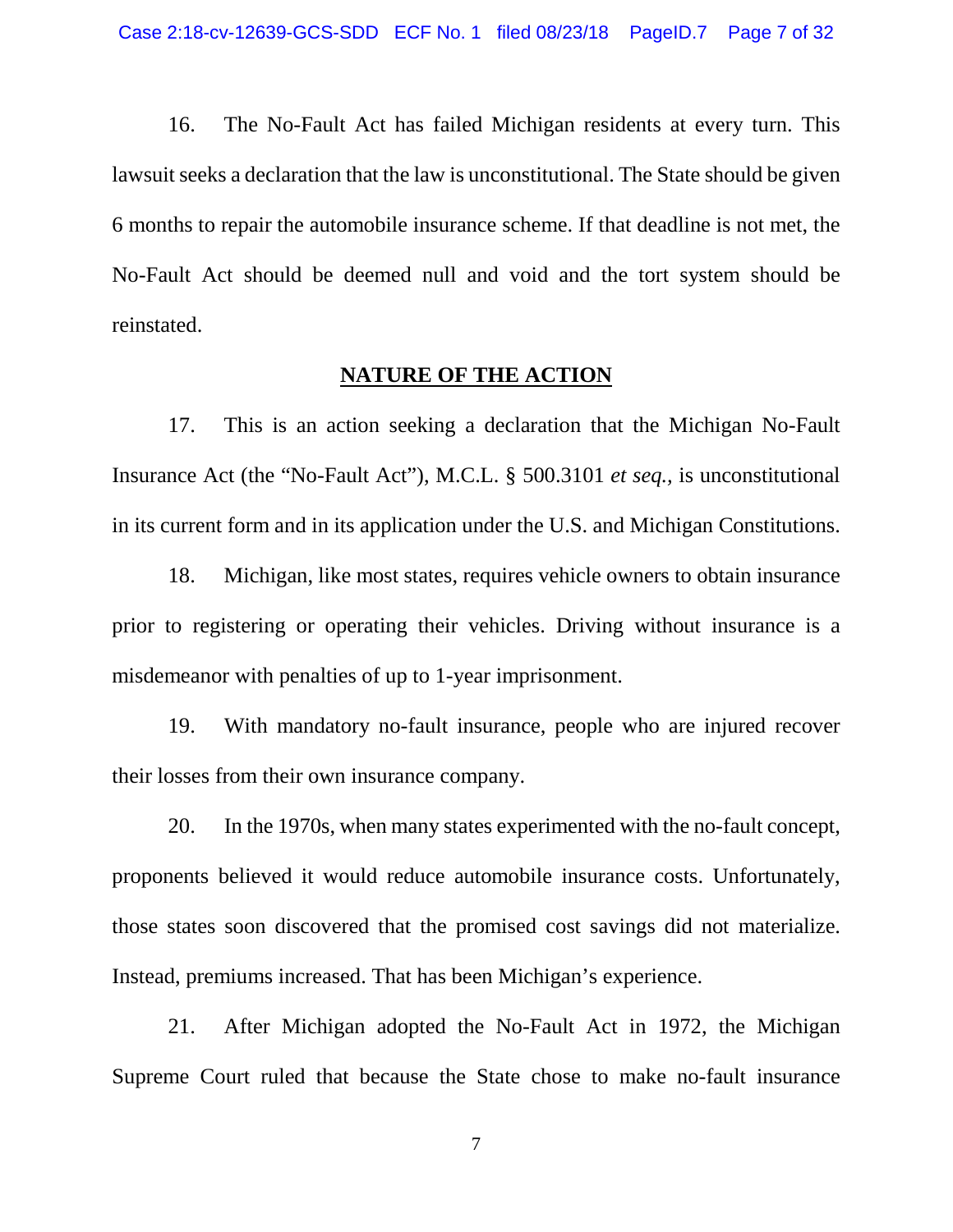compulsory for all motorists, the State must ensure that coverage is available at fair and equitable rates.

22. If insurance rates become excessive, unfair or inequitable, the No-Fault law becomes unconstitutional.

23. It is indisputable that Michigan's insurance rates have become unconstitutionally excessive, unfair, and inequitable. Michigan residents universally pay more for auto insurance than do residents of any other state.

24. The problem is worse in the City of Detroit and other urban areas. Detroit residents pay, on average, \$6,197 annually, including collision and comprehensive coverage.

25. A significant number of Michigan car owners cannot afford to purchase auto insurance, preventing them from pursuing employment and educational opportunities, traveling freely, shopping for groceries, taking their children to school or child care, visiting friends and family, patronizing local businesses, or otherwise attending to the numerous things made possible by driving a motor vehicle.

#### **PARTIES**

26. Plaintiff Mike Duggan is a resident of the City of Detroit, County of Wayne, and a citizen of the State of Michigan. He is also the elected Mayor of the City of Detroit. Mayor Duggan joins the other Plaintiffs in this lawsuit to protect the rights of all Detroit residents who are being charged excessive, unfair and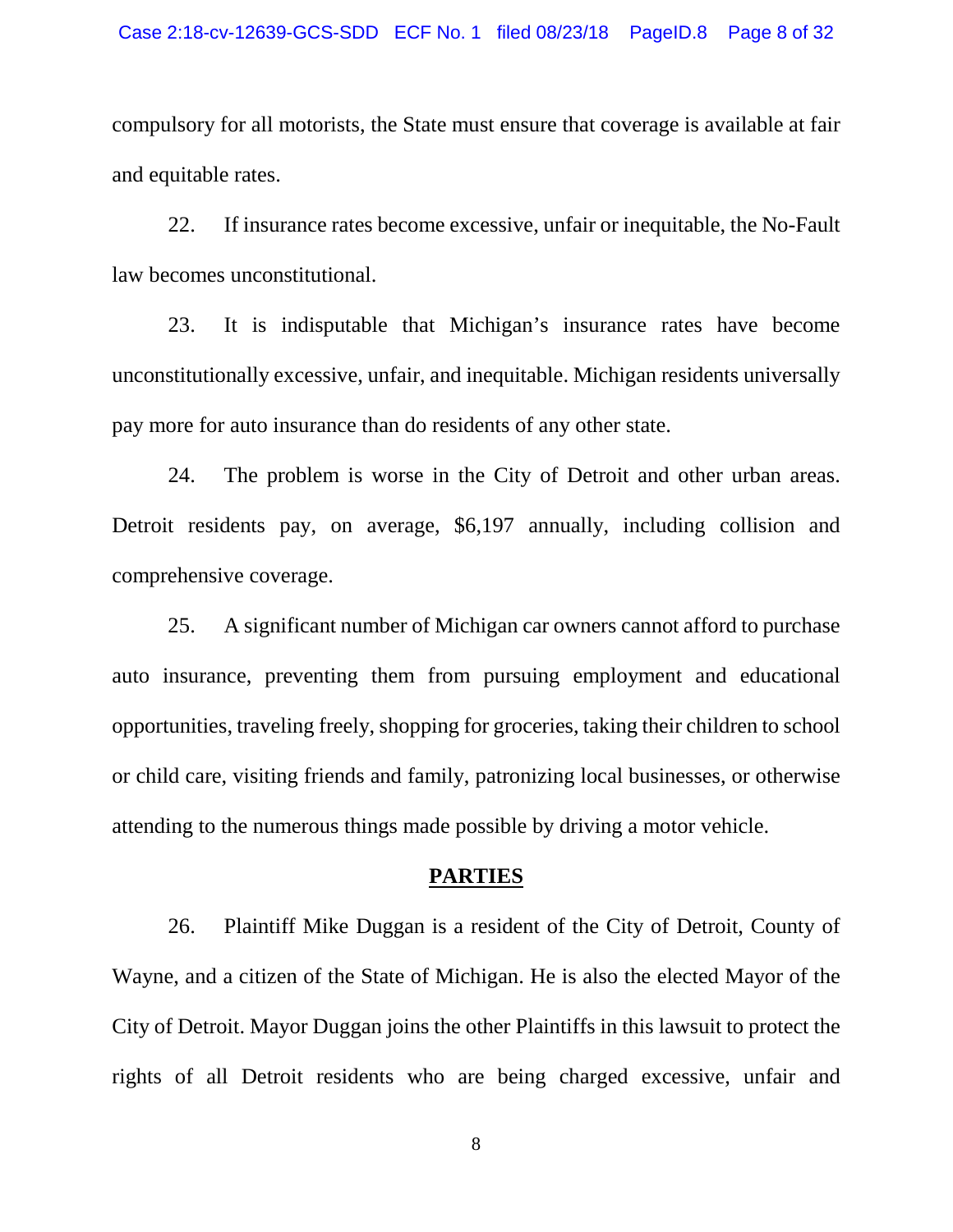inequitable premiums, and to obtain a declaration that the No-Fault Act is unconstitutional.

27. Plaintiff Carrol Lockett is a resident of the City of Oak Park, County of Oakland, and a citizen of the State of Michigan. Ms. Lockett, age 69, volunteers at her local church and at a large community activities center, where she operates the neighborhood hotline. Ms. Lockett pays an insurance premium of \$329 per month, including collision and comprehensive coverage. She has not been involved in an auto accident in over 20 years, has a clean driving record and only drives 10-15 miles daily, yet her auto insurance payment is almost as much as her car payment, comprising nearly 15% of her monthly income. Ms. Lockett has periodically had to give up driving because she could not afford insurance.

28. Plaintiff Haley Roell is a resident of the City of Ann Arbor, County of Washtenaw, and a citizen of the State of Michigan. Ms. Roell, age 20, is a senior at the University of Michigan, where she also works as a student research assistant. Recently, Ms. Roell, who has never received a ticket or been in an auto accident, was required to pay more than \$400 per month for car insurance. She was unable to meet her monthly payments and was forced to periodically forgo driving when her insurance coverage lapsed. As of the date of this Complaint, Ms. Roell's temporary research assistant position allows her to obtain low-cost insurance. Thus, she is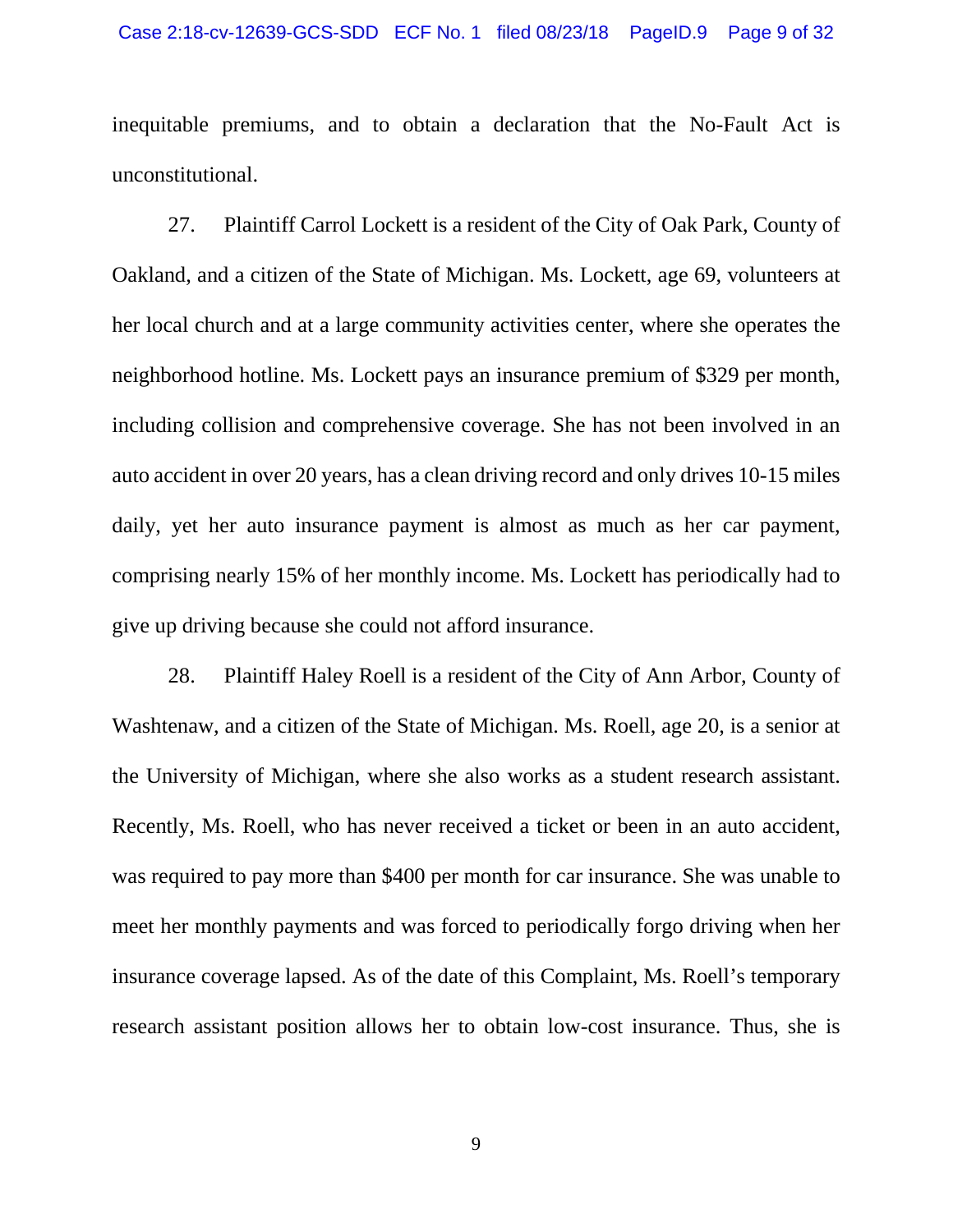currently able to use her car, but, when her short-term employment ends, she will, once again, face unaffordable insurance rates.

29. Plaintiff Joseph Vaughn is a resident of the City of Detroit, County of Wayne, and a citizen of the State of Michigan. Mr. Vaughn, age 53, owns several businesses and is heavily involved in community service, including serving as a Detroit Police Department reservist, volunteering as a mentor in the Man to Man mentorship program, and coordinating a mentorship program through Detroit Mumford High School. Mr. Vaughn is currently uninsured because he cannot afford the cost of No-Fault insurance. He was recently quoted a price of \$4,000 for six months of insurance coverage, a total that equates to 15% of his income, even though he has never had a ticket or been in an auto accident.

30. Plaintiff Gladys "Peggy" Noble is a resident of the City of Detroit, County of Wayne, and a citizen of the State of Michigan. Ms. Noble, age 76, is a retired social worker who obtained her Master's Degree in Social Work at the age of 65. An active member of her community, Ms. Noble serves as president of her neighborhood community association and as a mentor to young mothers. She has periodically had to forego driving because she could not afford to pay for both auto insurance and basic necessities such as food and medication. Her car insurance payment is over \$210 each month, for basic coverage without collision and comprehensive. This is almost 20% of her monthly income. Ms. Noble has had a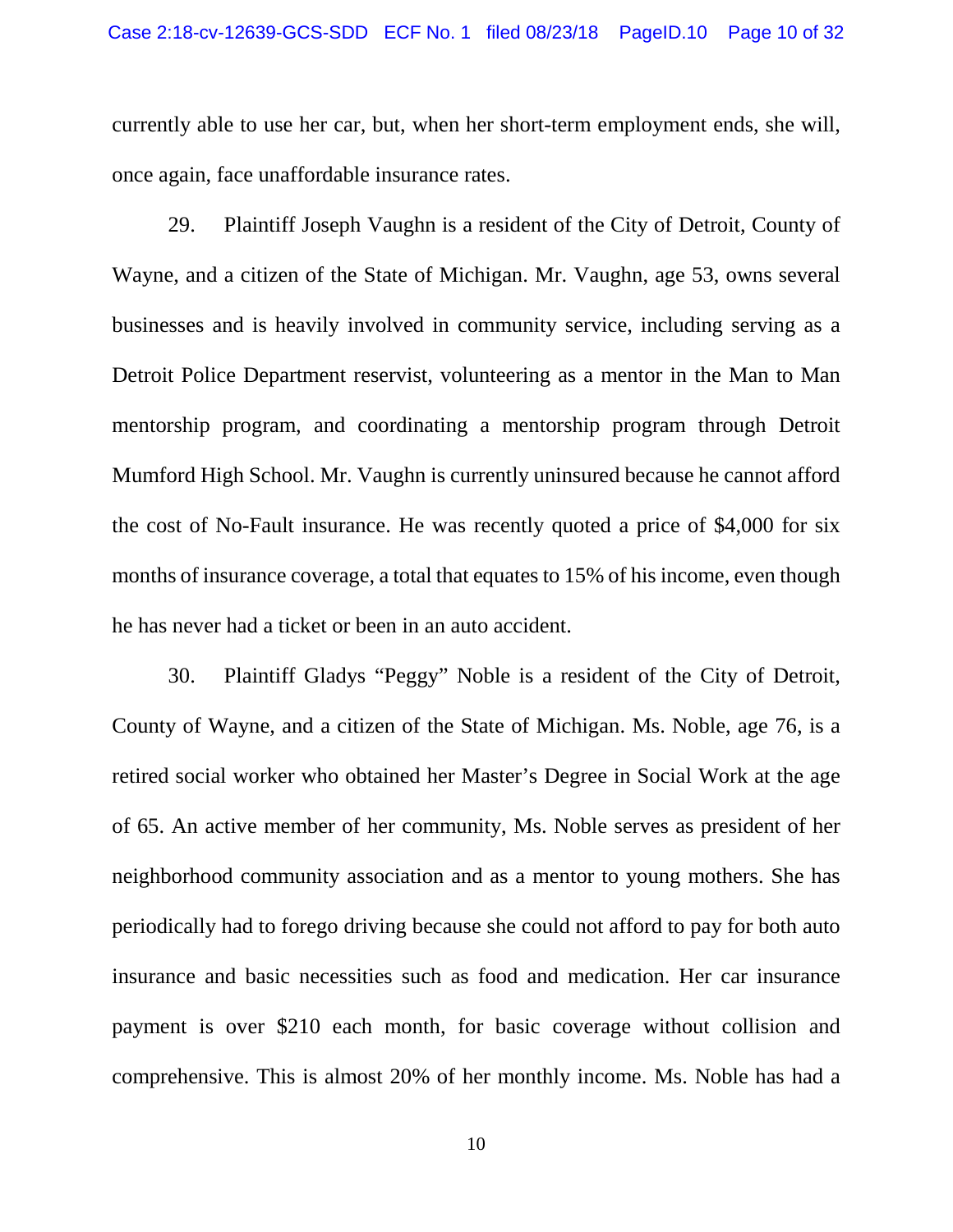spotless driving record for 60 years, and she drives a 16-year old vehicle.

31. Plaintiff Stephanie Huby is a resident of the City of Eastpointe, County of Macomb, and a citizen of the State of Michigan. Ms. Huby, age 49, has been employed by the same employer for more than 18 years. Ms. Huby has a perfect driving record, yet she pays \$250 per month for automobile insurance. Ms. Huby's monthly insurance payment, which is more than twice the national average, is also more expensive than the monthly lease payment on her vehicle. In the past, Ms. Huby has been forced to let her insurance coverage lapse because she could not afford the monthly payments.

32. Plaintiff Ian Davis is a resident of the City of Oak Park, County of Oakland, and a citizen of the State of Michigan. Mr. Davis, age 27, is employed by a non-profit organization focusing on low income senior housing. Mr. Davis has never been involved in an auto accident, and he has not received a traffic ticket in nearly five years. He drives a 2012 Honda Civic and pays nearly \$2,400 annually for insurance coverage.

33. Plaintiff Jacintha Pittman is a resident of the Village of New Haven, County of Macomb, and a citizen of the State of Michigan. Mrs. Pittman, age 39, is employed as an esthetician. Mrs. Pittman drives a 2008 Saturn Vue. She has never been in an auto accident and does not have a single moving violation on her traffic record. However, as of September 1, 2018, her insurance premium will be \$325 per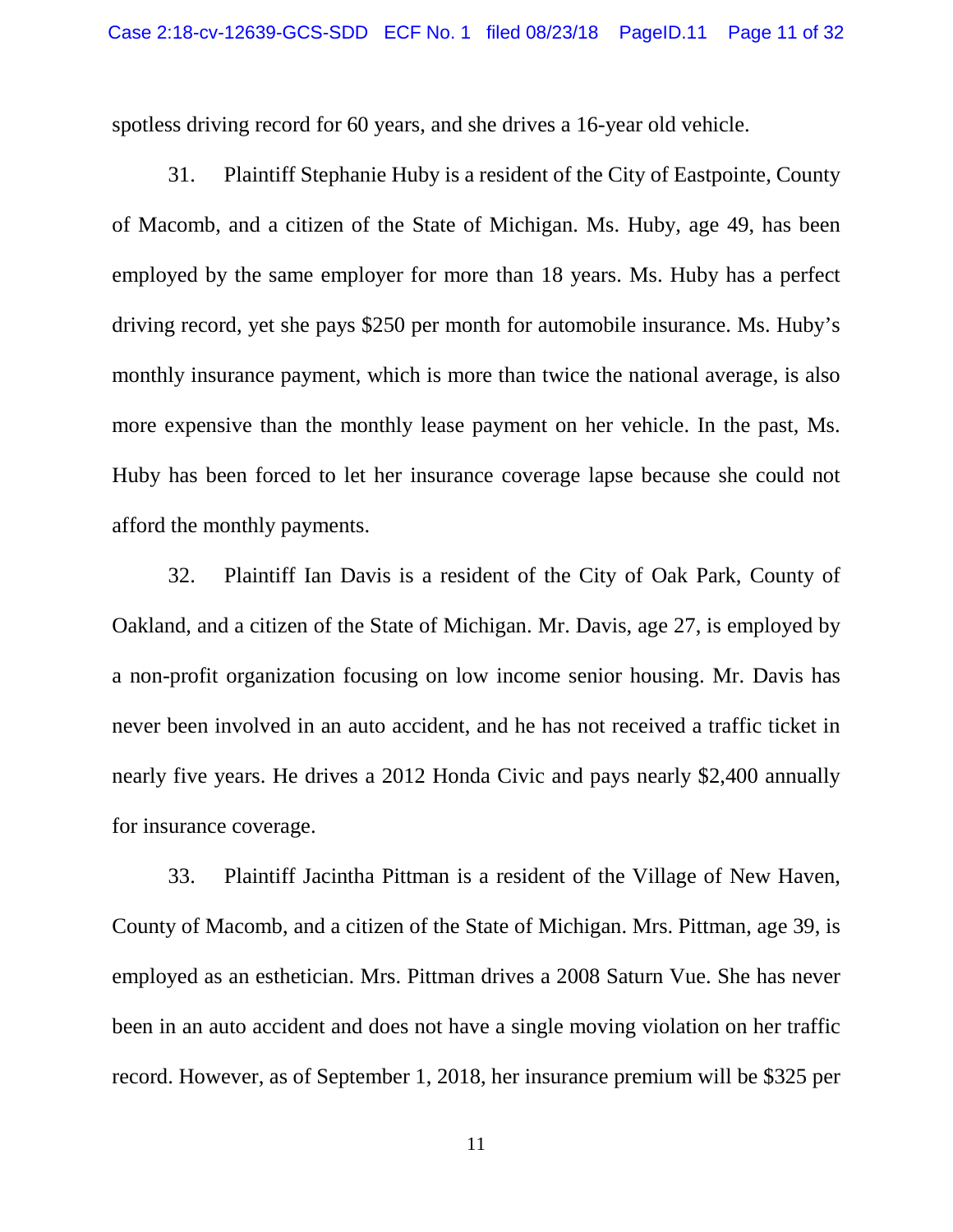month.

34. Plaintiff Clayton "Clay" Wortmann, is a resident of the City of Detroit, County of Wayne, and a citizen of the State of Michigan. Mr. Wortmann, age 25, works as a tutor for high school students and as a respite care provider for people with special needs. He also volunteers with Auntie Na's House, a community outreach center that provides support to low-income families in Detroit. He drives a 2015 Chevrolet Cruze and has never received a traffic ticket. Mr. Wortmann's monthly insurance premium is \$280, more than twice the national average.

35. Defendant Patrick McPharlin is the Director of Michigan's Department of Insurance and Financial Services, which is charged with the regulation and enforcement of Michigan's No-Fault insurance system. He is being sued solely in his official capacity.

### **JURISDICTION AND VENUE**

36. This matter arises under the constitutions and laws of the United States and the State of Michigan.

37. Jurisdiction is proper in this Court pursuant to Article III of the United States Constitution, 28 U.S.C. § 1331, 28 U.S.C. § 2201 and 42 U.S.C. § 1983.

38. Venue is proper in the Eastern District of Michigan, Southern Division, because Plaintiffs are residents of counties in this District and the action is being pursued against the Director of the Michigan Department of Insurance and Financial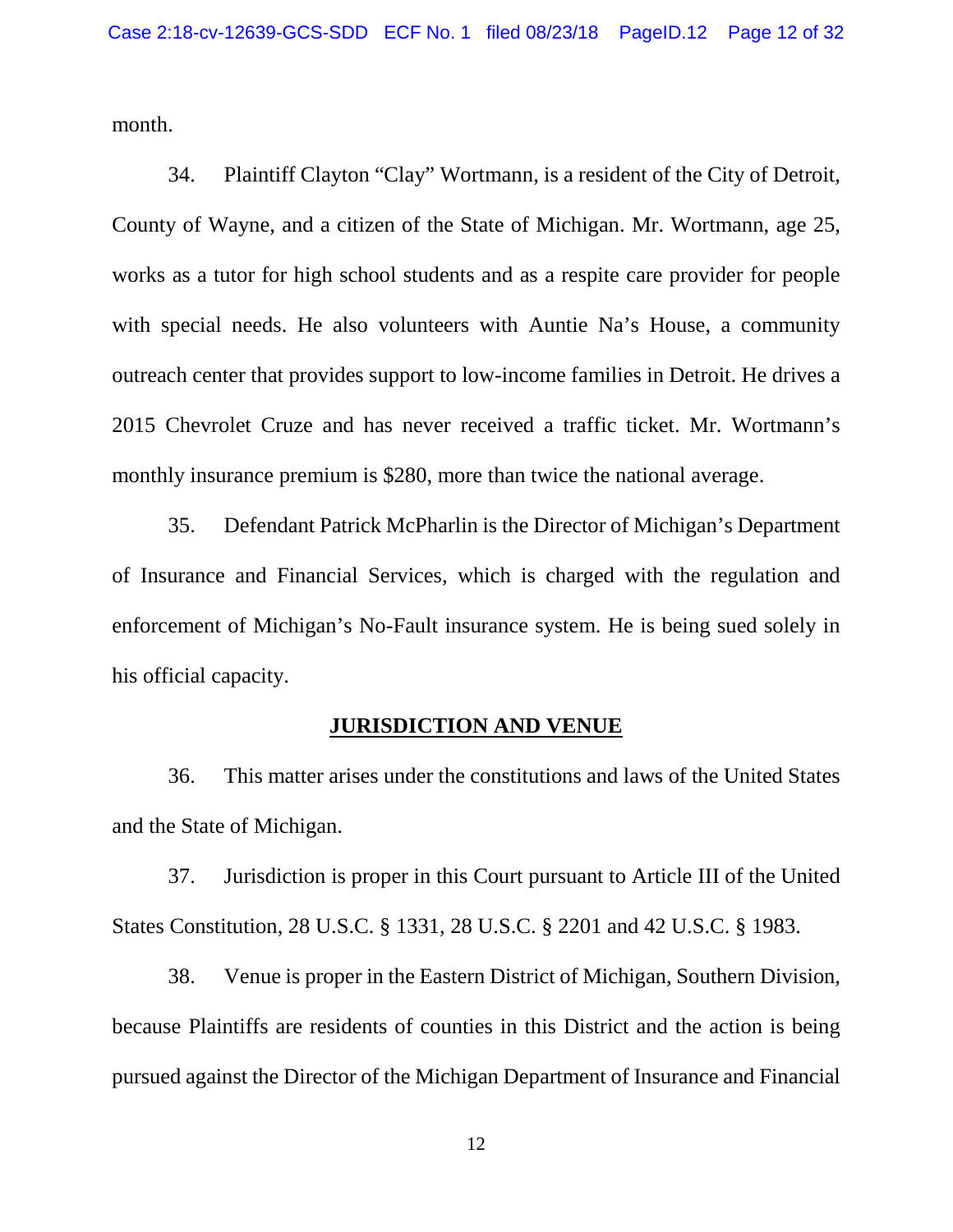Services.

39. Plaintiffs seek a declaratory judgment pursuant to the Declaratory Judgment Act, 28 U.S.C. § 2201 *et seq*.

40. Plaintiffs do not have an adequate remedy in state court. The Michigan Court of Claims has exclusive jurisdiction over all claims brought against the State, including federal or state statutory or constitutional claims. M.C.L. § 600.6419(1). However, a claimant is not permitted to file a claim against the State in the Court of Claims (or any other Michigan state court) if, as here, the claimant has an adequate remedy in the federal courts. M.C.L. § 600.6440.

#### **GENERAL ALLEGATIONS**

## **The Enactment of the No-Fault Act and the Seminal Michigan Supreme Court Opinion on its Constitutionality**

41. The No-Fault Act was enacted in October of 1973. Michigan was among 19 states that adopted no-fault insurance by 1976, after which no additional state chose to do so.

42. The preamble to the Michigan Insurance Code of 1956 states the law is intended "to provide for the continued availability and affordability of automobile insurance … in this state and to facilitate the purchase of that insurance by all residents of this state at fair and reasonable rates …."

43. The No-Fault Act, like the no-fault laws adopted in other states, was intended to provide victims of automobile accidents with faster and more adequate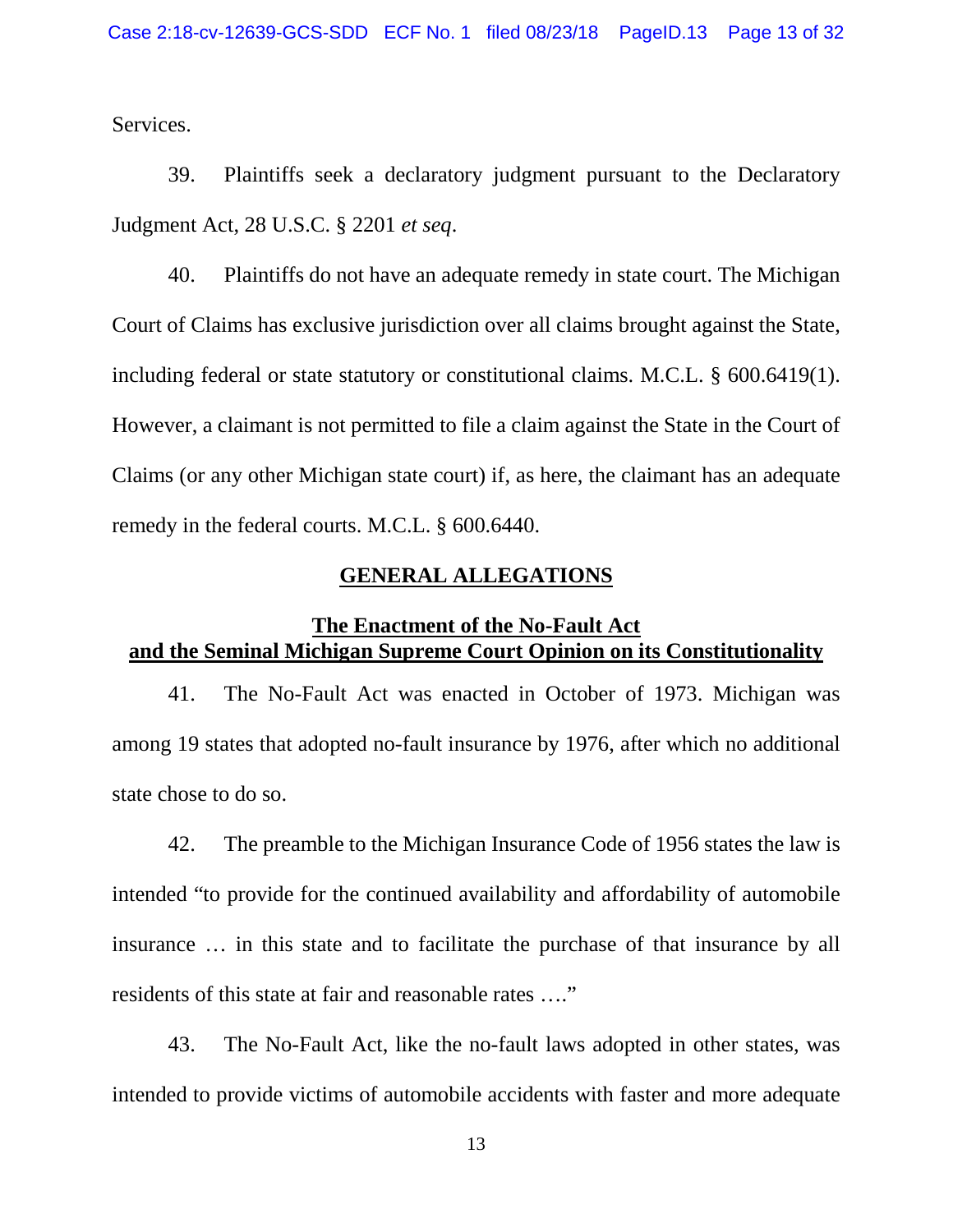compensation than was offered under the previous common law tort system. The No-Fault Act abandoned the common law fault determination, eliminating the right to sue the responsible party in most motor vehicle accidents, but allowing accident victims to seek compensation through their own insurance companies. This was expected to decrease premium costs and lessen litigation costs statewide.

44. The constitutionality of the No-Fault Act was addressed in 1978 by the Michigan Supreme Court in *Shavers v. Kelley*, 402 Mich. 554 (1978) ("*Shavers*"). The *Shavers* decision set forth the test for determining the constitutionality of the No-Fault Act.

45. First, the Supreme Court upheld the concept of no-fault insurance, because insurance protects "not only the driver of a motor vehicle, but also passengers, pedestrians, owners of fixed property, and owners of properly parked vehicles." *Shavers* at 596*.* Thus, "those who use the public highways may properly be required to provide security for loss that may predictably be suffered by others on account of such use …." *Shavers* at 596-97.

46. The Court then analyzed whether the law contained adequate constitutional protections. The Court stated, "the concepts of liberty and property protected by due process are not to be defined in a narrow or technical sense but are to be given broad application." *Shavers* at 598 (citations and internal punctuation omitted). "The existence of interests or benefits entitled to due process protection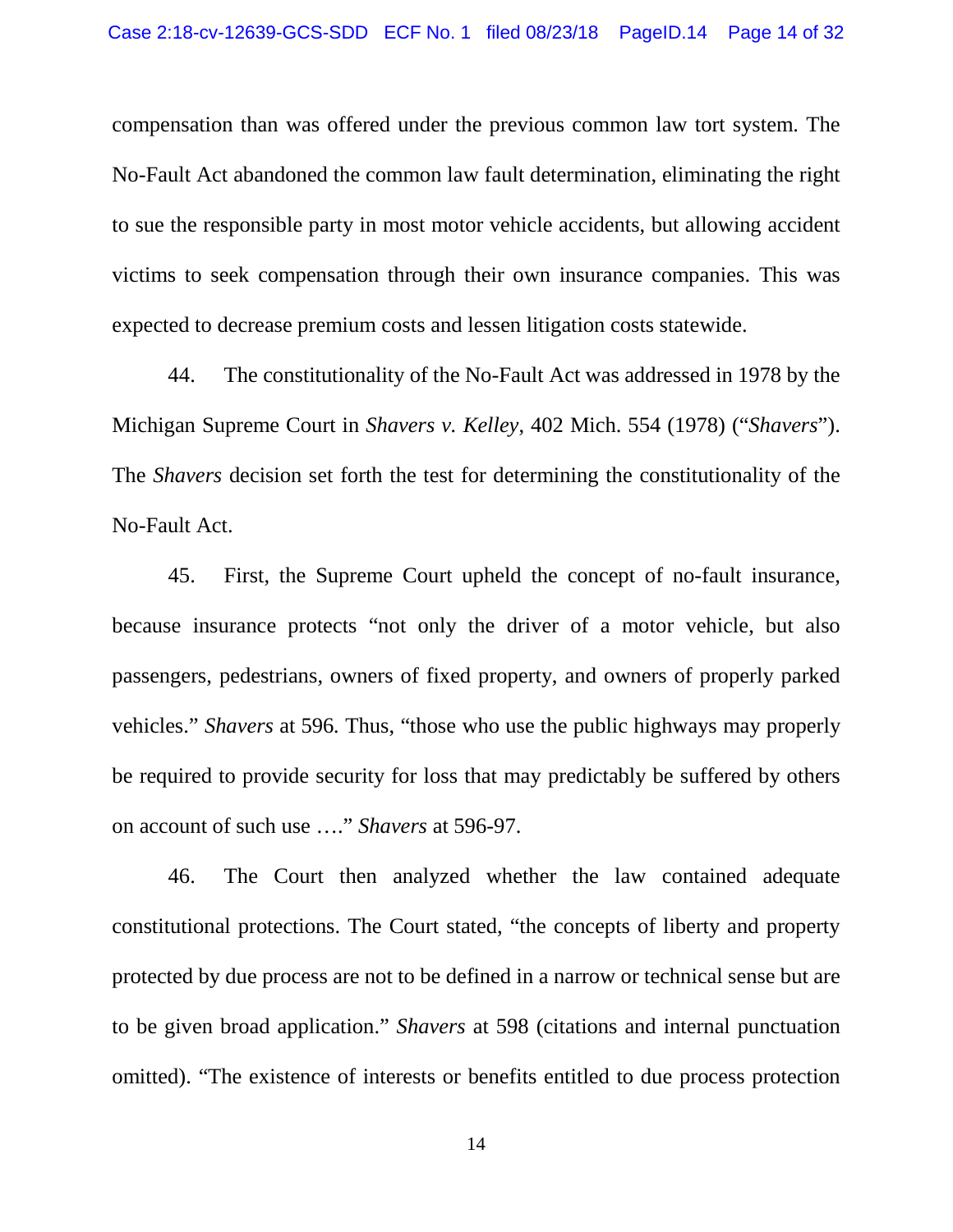depends on the extent to which government activity has fostered citizen dependency and reliance on the activity." *Shavers* at 598*.* "It is a purpose of the ancient institution of property to protect those claims upon which people rely in their daily lives, reliance that must not be arbitrarily undermined." *Shavers* at 598 (citing, among other things, the U.S. Supreme Court case of *Board of Regents v. Roth*, 408 U.S. 564, 577 (1972)).

47. In *Shavers*, the Michigan Supreme Court recognized the critical importance of the automobile to transportation in the State. "In Michigan the independent mobility provided by an automobile is a crucial, practical necessity; it is undeniable that whether or not a person can obtain a driver's license or register and operate his motor vehicle profoundly affects important aspects of his day-to-day life." *Shavers* at 598.

48. Of paramount importance, a "driver's license, once issued, is a significant interest subject to constitutional due process protections." *Shavers* at 599 (citation omitted). The Court stated:

Although the compulsory insurance requirement of the No-Fault Act does not directly affect the issuance of a driver's license, it directly affects the use of such a license: a licensee may not register or operate a motor vehicle in Michigan without no-fault insurance. A driver's license is, clearly, of little use unless a licensee can register and operate a motor vehicle. We believe that the interest in registering and operating a motor vehicle is as significant as the interest in the use of a driver's license.

In choosing to make no-fault insurance compulsory for all motorists,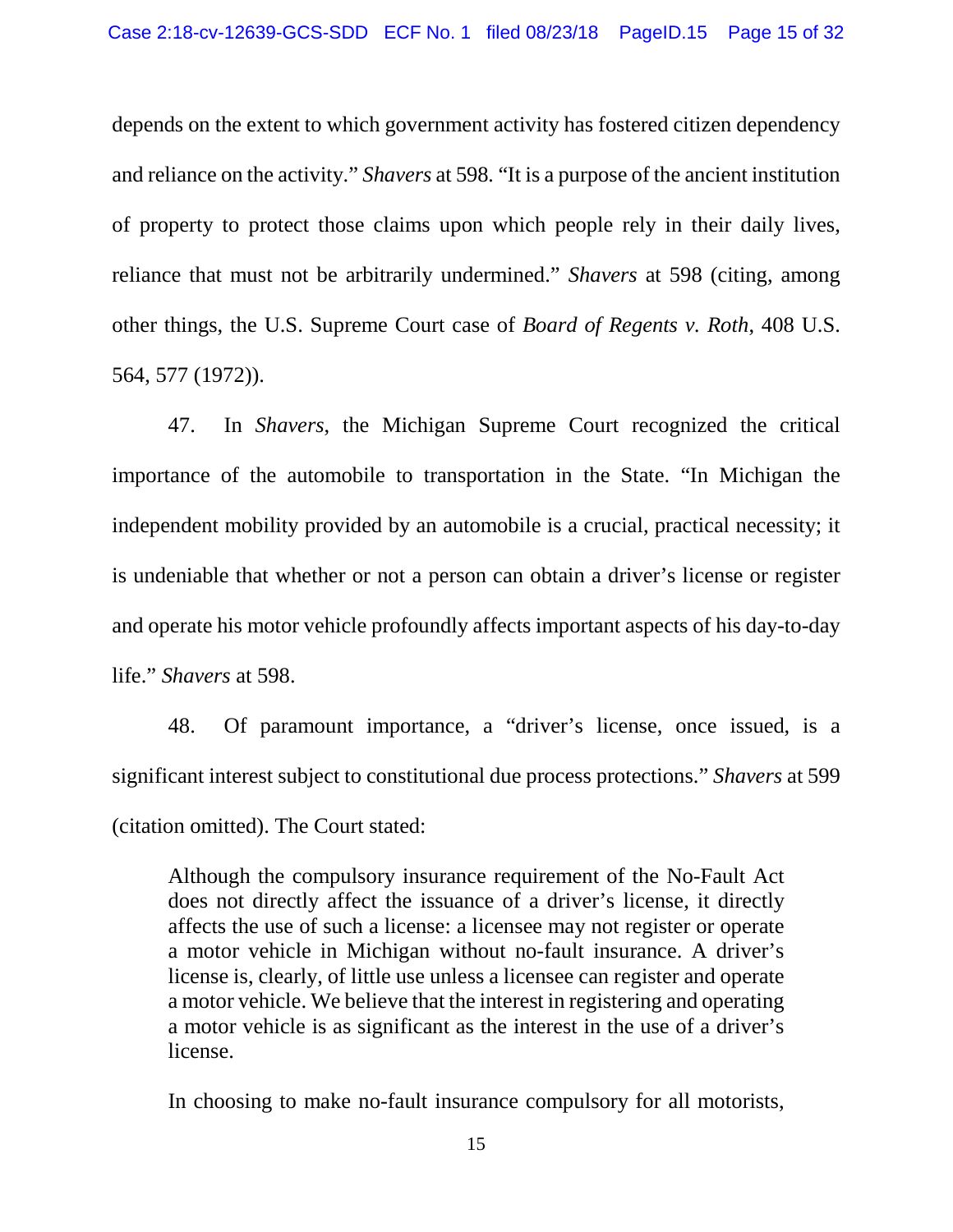the Legislature has made the registration and operation of a motor vehicle inexorably dependent on whether no-fault insurance is available at fair and equitable rates. Consequently due process protections under the Michigan and United States Constitutions (Const.1963, art. 1, s 17; U.S. Const. Am. XIV) are operative.

*Shavers* at 599*.* 

49. Furthermore, the Supreme Court held that the No-Fault Act "fostered the expectation that no-fault insurance will be available at fair and equitable rates," because the Act "states that Rates shall not be excessive, inadequate or unfairly discriminatory" and because it "provides the guarantee that no-fault insurance coverage will be available to any person who is unable to procure such insurance through ordinary methods." *Shavers* at 599*.* (citations to statutes omitted).

50. The Court then stated "[w]e therefore conclude that Michigan motorists are constitutionally entitled to have no-fault insurance made available on a fair and equitable basis." *Shavers* at 600.

51. Having found that the "availability of no-fault insurance and the nofault insurance rate regulatory scheme" are "subject to due process scrutiny," the Supreme Court then examined the law to determine whether it satisfied that scrutiny by ensuring that Michigan motorists would have no-fault insurance available to them on a fair and equitable basis. *Shavers* at 600.

52. The Court gave clear guidance regarding the minimum requirements of due process: "due process, at a minimum, requires that rates are not, in fact,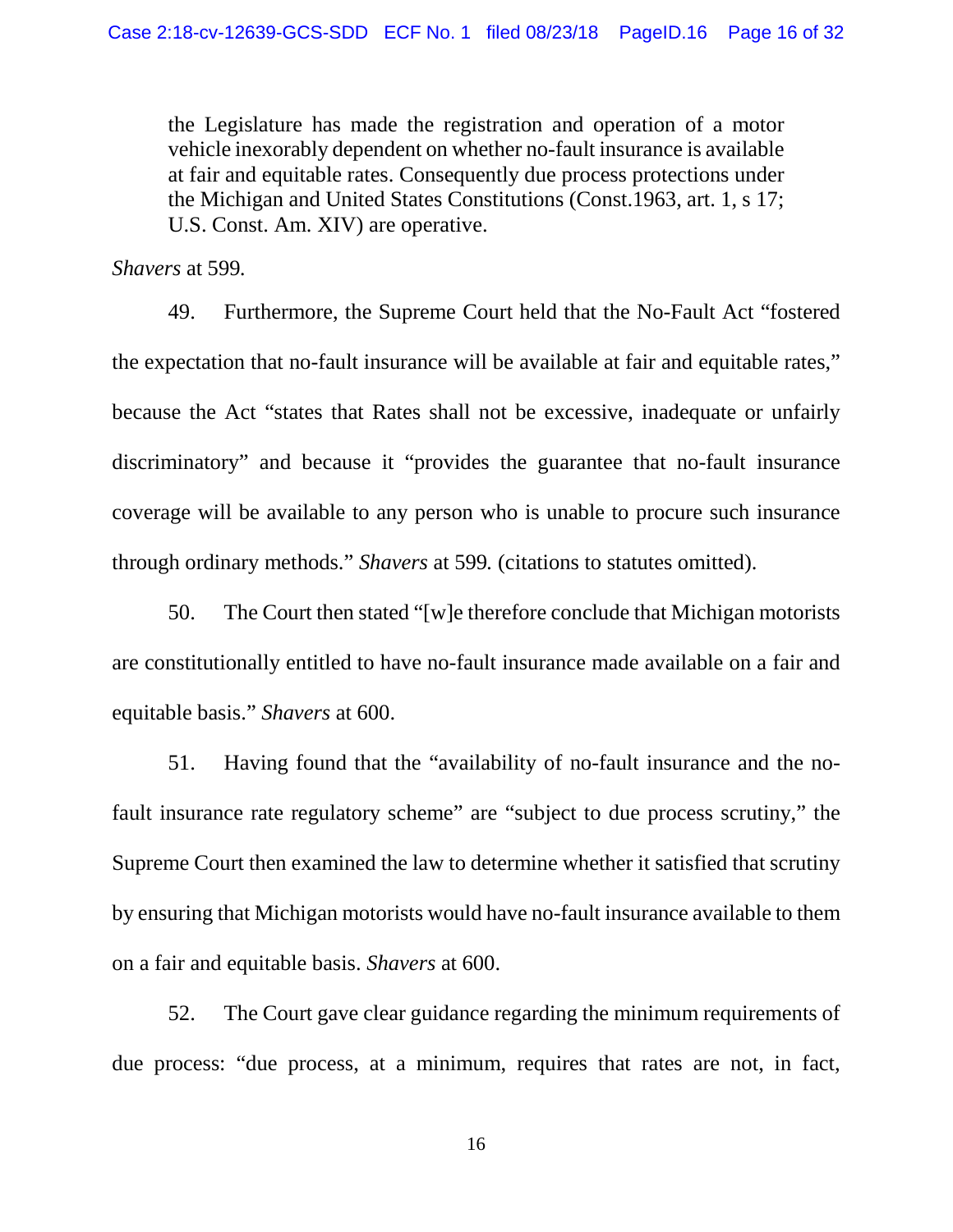excessive, inadequate or unfairly discriminatory …" *Shavers* at 601 (citations omitted).

53. The Supreme Court held that the law did not provide adequate mechanisms to ensure that no-fault insurance would be available on a fair and equitable basis. *Shavers* at 580. Simply put, the law was "inadequate to protect individual motorists, who must purchase no-fault insurance from private insurers, from potentially unfair insurance rates, insurance refusal or cancellation." *Shavers*  at 580.

54. The Supreme Court thus came to the inevitable conclusion that while the No-Fault Act was generally constitutional, it was rendered unconstitutional by its failure to ensure that rates would be fair and equitable. The Court stated:

[t]he constitutional status of the No-Fault Act places this Court in an extraordinary jurisprudential position: the No-Fault Act, which has substantially affected every Michigan motorist, every insurance company underwriting motor vehicle insurance in Michigan, and our entire system of civil justice for nearly five years, is constitutional in its general thrust but unconstitutionally deficient in its mechanisms for assuring that compulsory no-fault insurance is available to Michigan motorists at fair and equitable rates.

*Shavers* at 581.

55. Despite finding the No-Fault Act unconstitutional, the Supreme Court did not strike down the law. Instead, the State Legislature and the Governor were given 18 months to correct the constitutional deficiencies.

56. In response to the *Shavers* decision, the State Legislature passed the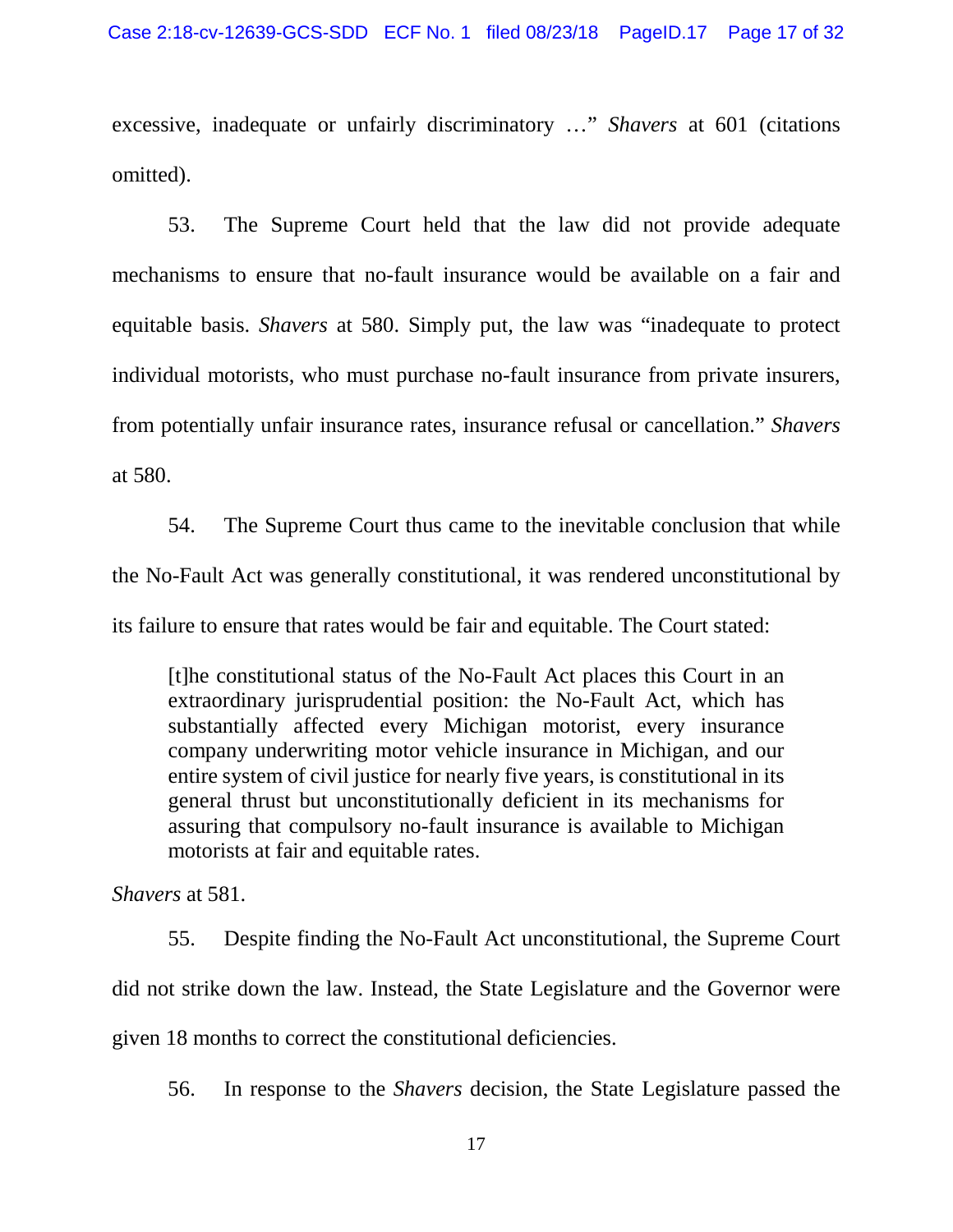Essential Insurance Act ("EIA") of 1979.

57. The EIA contained various provisions that were supposed to address the Supreme Court's decision that the law lacked genuine mechanisms to ensure that rates would be fair and equitable.

58. In 1982, the Michigan Supreme Court entered an order regarding the constitutionality of the No-Fault Act, subsequent to the legislative "fixes" in the EIA.

The Order read, in its entirety:

[o]n order of the Court, the opinion in *Shavers* [], subsequent legislation [the EIA], the briefs of the parties, the oral argument in this Court, and the opinion of the Wayne Circuit Court after our November 21, 1979, order of remand are considered. Because there has been no further claim that this act, as recently amended, is unconstitutional, we decline to so hold. **However, this order should not be construed as foreclosing future attacks on the constitutionality of the act based upon the concerns expressed in our opinion**.

*Shavers v. Attorney Gen of State*, 412 Mich. 1105 (1982) (citations to EIA omitted; emphasis added).

59. Importantly, the Supreme Court never evaluated the question of whether the 1979 EIA statutory changes corrected the constitutional deficiencies of the No-Fault Act, because, at the time, there was no further challenge to the law.

60. Instead of addressing the constitutionality of the No-Fault Act, with the statutory changes in the EIA, the Supreme Court explicitly held that it was not foreclosing future challenges to the No-Fault Act based on the deficiencies identified in the earlier Opinion.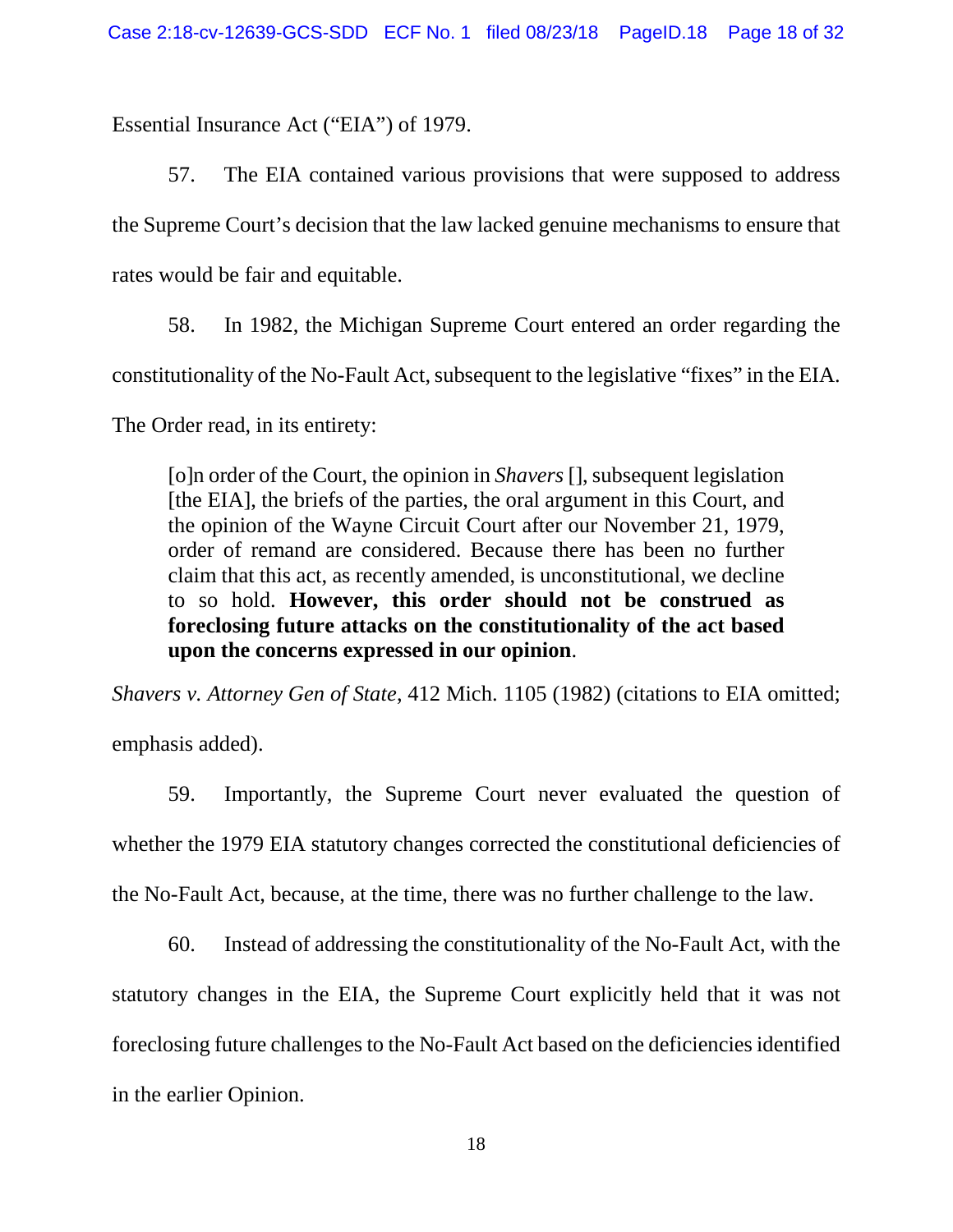61. Subsequent to the Supreme Court's decision not to further review the constitutionality of the No-Fault Act, the State repealed certain EIA provisions, which had been adopted in response to the first *Shavers* decision.

#### **No-Fault Rates Are Unconstitutionally Excessive**

62. The no-fault experiment has failed. Currently, only 12 states continue to have no-fault laws. Most of those states have substantially modified their statutes. Even with those modifications, on average, rates are significantly higher in no-fault states. The states that completely abandoned no-fault have experienced substantial decreases in premiums.

63. Michigan's No-Fault law has failed, by a wide margin, to achieve one of its central goals, a reduction in the volume of litigation. Auto accident related litigation in the State has skyrocketed. Prior to enactment of the No-Fault Act, automobile personal injury cases accounted for a relatively small percentage of all civil litigation in Michigan. Today, auto accident litigation accounts for over 40% of the civil litigation filed in the State. The percentage is even higher in Wayne and Macomb County.

64. It has been reported that the average costs claimed per accident victim in Michigan is more than 5 times higher than the next highest state, even though there is no evidence that injuries incurred by Michigan accident victims are more severe than injuries incurred anywhere else.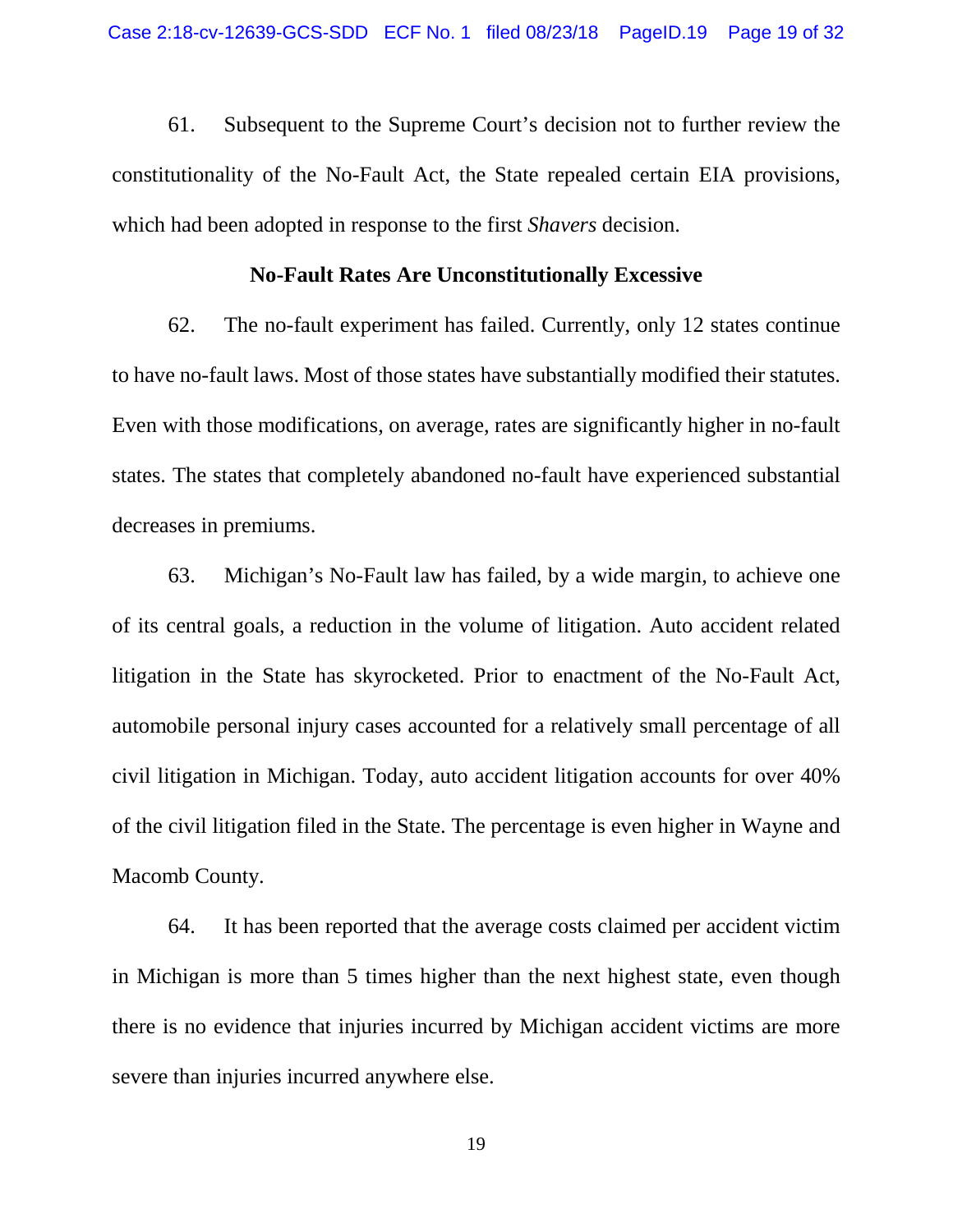65. Of constitutional import, automobile insurance rates charged to or offered to the Plaintiffs and others throughout the State, are excessive, unfair and inequitable. For far too many Michigan residents, the rates are simply unaffordable.

66. Michigan auto insurance premiums are the highest in the nation, with Michigan car owners paying well above the national average.

67. The numbers are worse in the City of Detroit and other urban areas, where the average auto insurance premiums are far higher than the national average and significantly higher than the State average.

68. According to the Federal Insurance Office, the average U.S. household spends approximately 2% of its annual income on personal auto insurance.

69. A 2017 study by the Federal Insurance Office measured auto insurance affordability in zip codes where the majority of residents were "traditionally underserved communities and consumers, minorities, and low-and moderate-income persons." The study presumed that auto insurance was unaffordable in any zip code where the average insurance premium exceeded 2% of average annual income.

70. Many Michigan motorists are forced to pay premiums that exceed 15- 20% of their annual income.

71. Using the Federal Insurance Office standard, auto insurance is unaffordable in **every** zip code located within the City of Detroit.

72. In fact, it has been reported that all of the nation's 25 priciest auto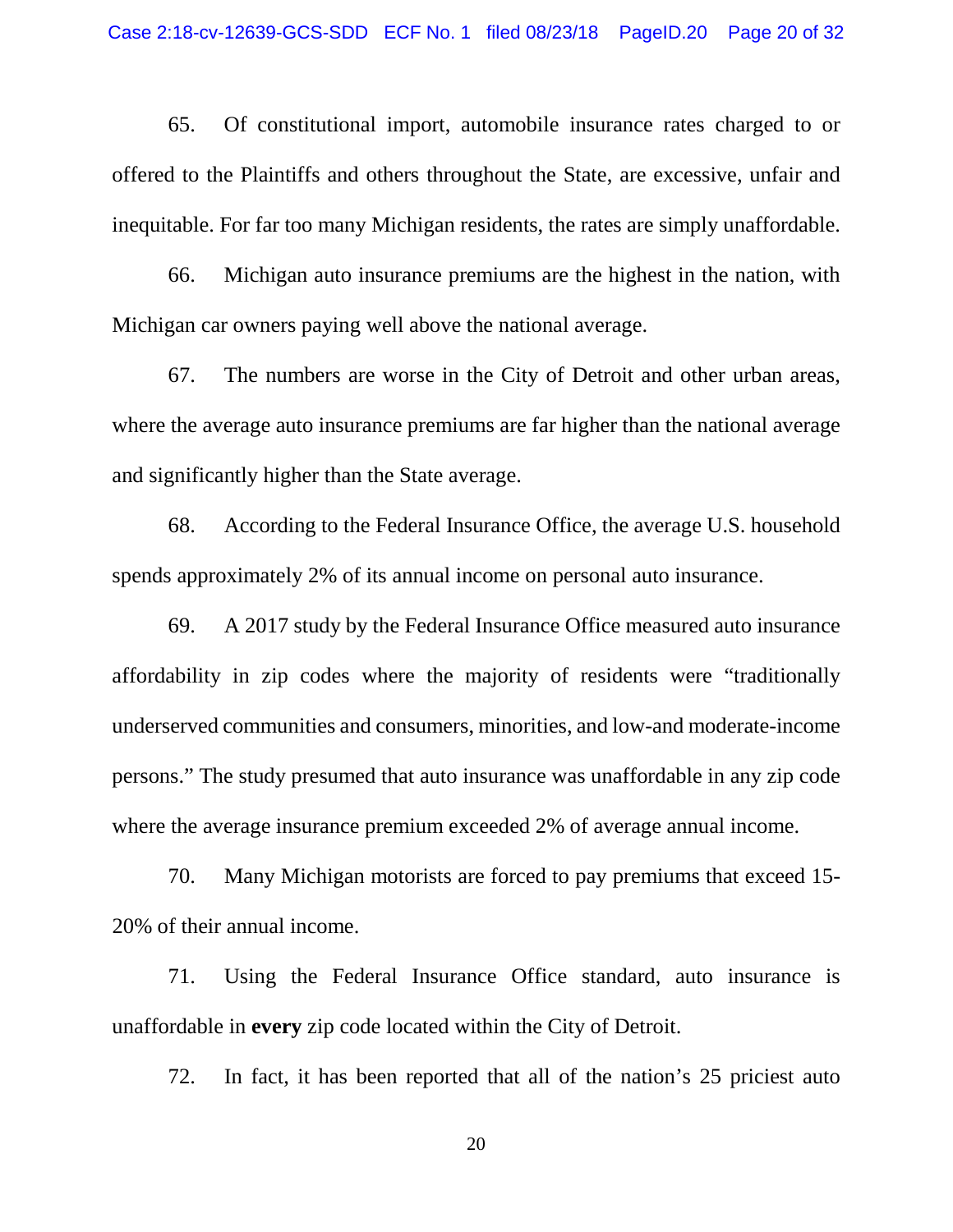insurance zip codes are in the City of Detroit.

73. The cost of insurance policies available to Michigan motorists and to the Plaintiffs in this lawsuit is excessive, unfair and inequitable.

74. Shortly before this lawsuit was filed, rate quotes were obtained for a driver in Northwest Detroit. Coverage was for a 2010 Chevrolet Equinox driven 15,000 miles per year for work commute and pleasure, in a single-driver household, with basic coverage and **without** collision and comprehensive coverage. The quotes obtained for a one-year policy were:

| <b>Insurance Company A</b>        | <b>Annual Premium</b> |
|-----------------------------------|-----------------------|
| <b>Bodily Injury Liability</b>    | \$266                 |
| <b>Property Damage Liability</b>  | \$28                  |
| <b>Property Protection</b>        | \$74                  |
| <b>Personal Injury Protection</b> | \$3,046               |
| <b>Uninsured Motorist</b>         | \$120                 |
| Fees                              | \$226                 |
| <b>Total</b>                      | \$3,760               |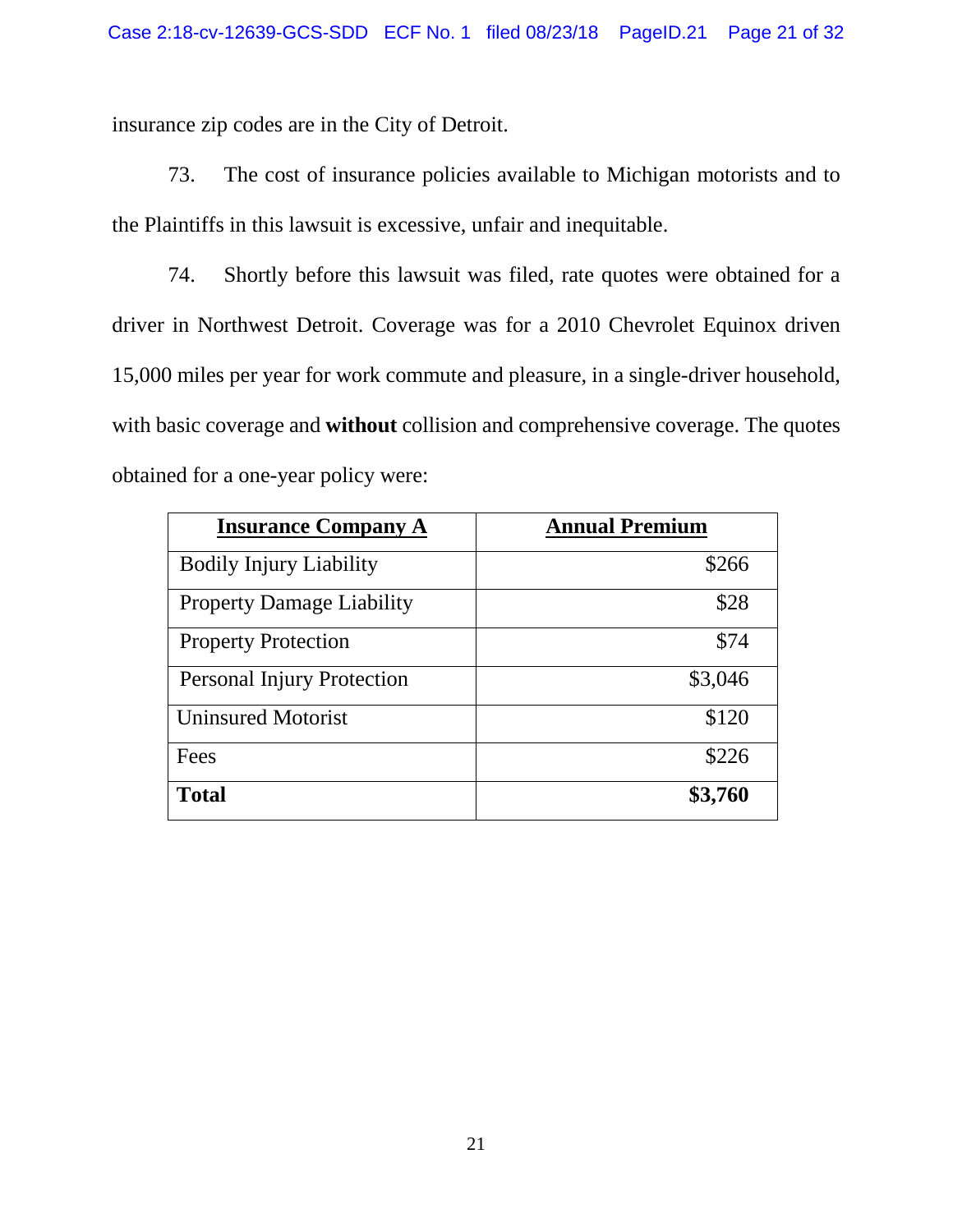| <b>Insurance Company B</b>        | <b>Annual Premium</b> |
|-----------------------------------|-----------------------|
| <b>Bodily Injury Liability</b>    | \$708                 |
| <b>Property Damage Liability</b>  | \$48                  |
| <b>Property Protection</b>        | \$54                  |
| <b>Personal Injury Protection</b> | \$2,853               |
| <b>Uninsured Motorist</b>         | \$98                  |
| Fees                              | \$120                 |
| <b>Total</b>                      | \$3,881               |

75. The harm caused by unfair and inequitable insurance rates is significant. Because insurance coverage is not available at fair, equitable and affordable rates, many people are forced to break the law and risk criminal prosecution. They also face potentially crippling economic loss because in the event of an accident, they receive no insurance benefits, and they forfeit the right to sue responsible parties.

76. The fact that so many drivers are forced to drive without insurance further exacerbates the problem, causing premiums to increase even more.

77. It is common for many people to purchase insurance policies for approximately \$250-\$275 that are only effective for one week, so that they can register a vehicle or retrieve it from an impound lot. Those people then drive uninsured during most of the year. One insurance company that sells these policies currently has over 70 locations in the Detroit area.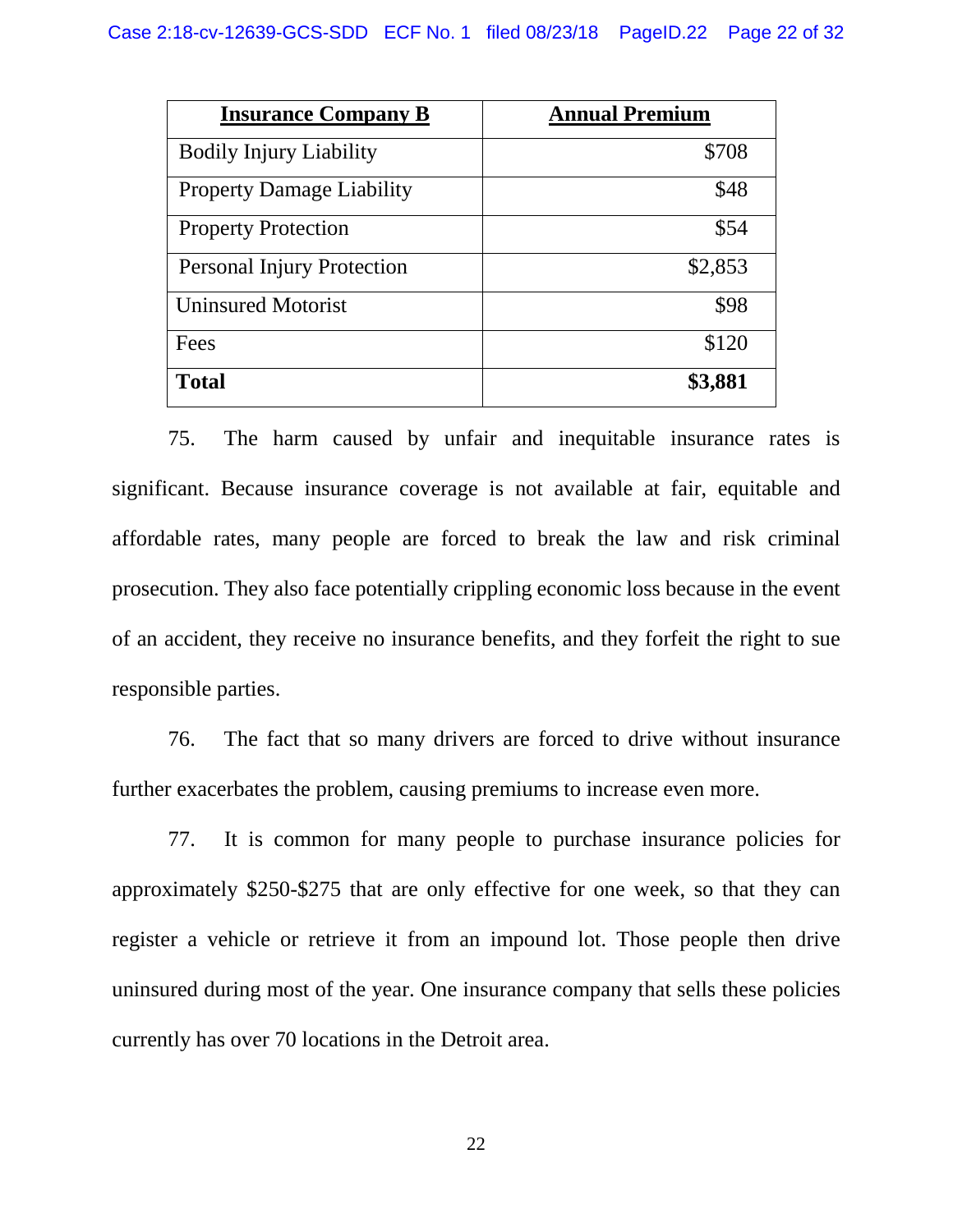#### **Reasons for Excessive Insurance Costs**

78. There are many popular myths and false assumptions regarding the reason for the high cost of insurance in Michigan.

79. The most common misconception is that rates are higher in urban areas, or even statewide, because of auto theft. In fact, theft comprises, on average, approximately 18% of a premium with comprehensive coverage. Moreover, that amount is not included in the premium for a basic no-fault policy.

80. Michigan Auto Theft Prevention Authority statistics show that vehicle theft in Michigan dropped 70% between 1986 and 2015. During that time, the cost of comprehensive coverage dropped, but, because of the No-Fault law, the cost of statutorily-mandated coverages went up. In fact, Michigan insurance rates **increased** dramatically as vehicle theft **decreased** dramatically.

81. Another misconception is that premiums are higher because of higher collision rates. However, in June 2017, one national study reported that Metro Detroit drivers were the best drivers out of the nation's 75 largest metropolitan areas. The authors noted that Metro Detroit had the lowest accident rate out of all 75 areas reviewed.

82. Experts agree that the largest contributor to the cost of Michigan's nofault insurance is first-party personal injury protection coverage and the lawsuits related to those PIP benefits.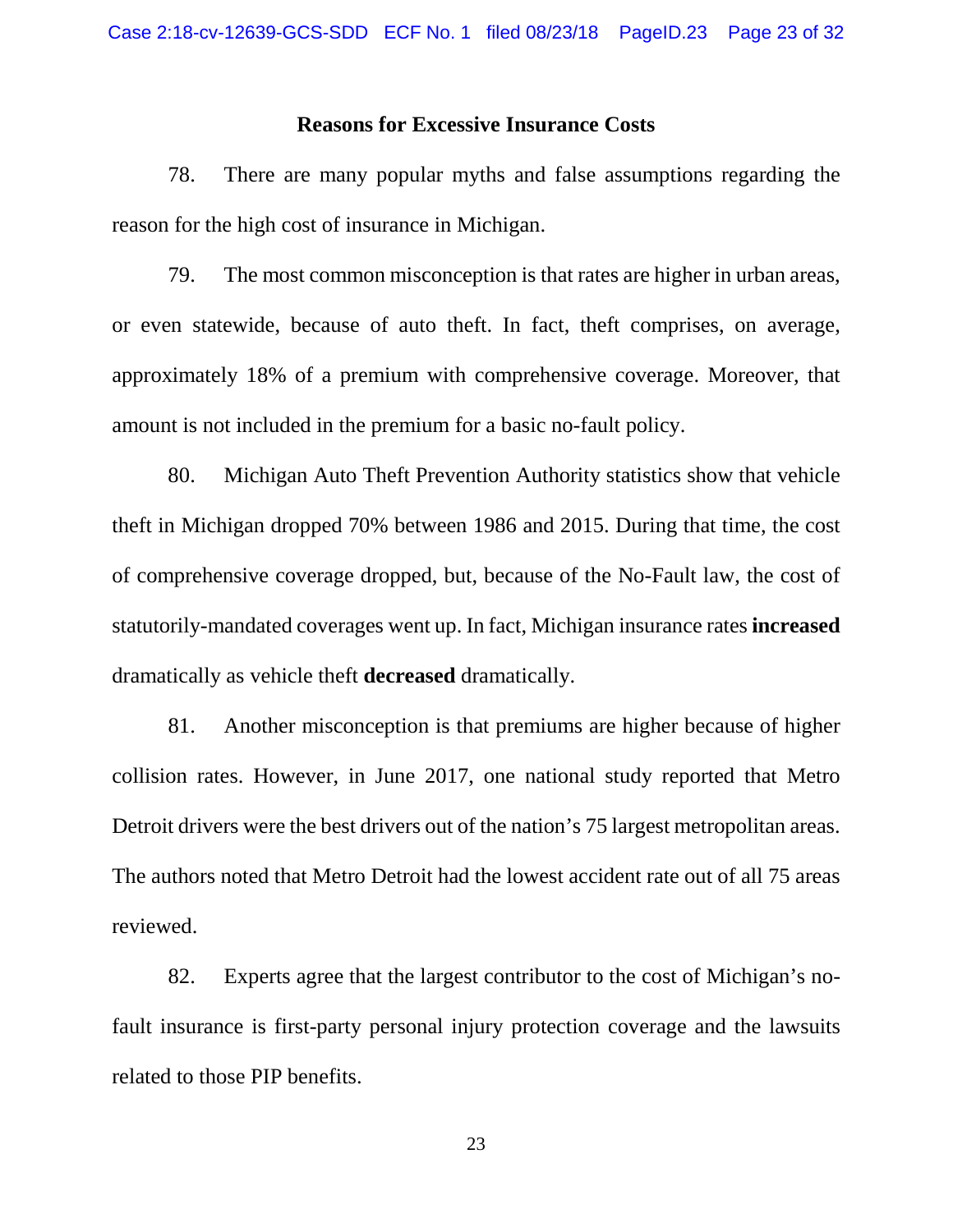83. Michigan's No-Fault law is unique. Michigan is the only state that mandates unlimited PIP medical and attendant care benefits. New York offers the second most comprehensive No-Fault medical coverage, with non-emergency medical benefits capped at \$50,000.

84. A *Detroit Free Press* investigation found that the "number of lawsuits generally filed by motorists and passengers in accidents who are seeking benefits from their own auto insurance companies … have nearly quadrupled in Wayne County since 2004, even as accidents have dropped."

85. Michigan's No-Fault Act has created a system where certain lawyers and doctors prosper from enormous, unwarranted fees. A small number of lawyers and medical providers aggressively solicit accident victims and encourage them to seek unnecessary treatment.

86. Some attorneys work with their clients and certain doctors or chiropractors to maximize the amount of treatment provided, seeking to make injuries appear more significant for third party claims, while increasing the potential PIP benefit recovery. Attorneys often collect as much as one-third of the No-Fault expenses.

87. Some medical providers will "treat" people who were not injured, will over-treat others, and will provide unnecessary treatments (such as unneeded imaging scans).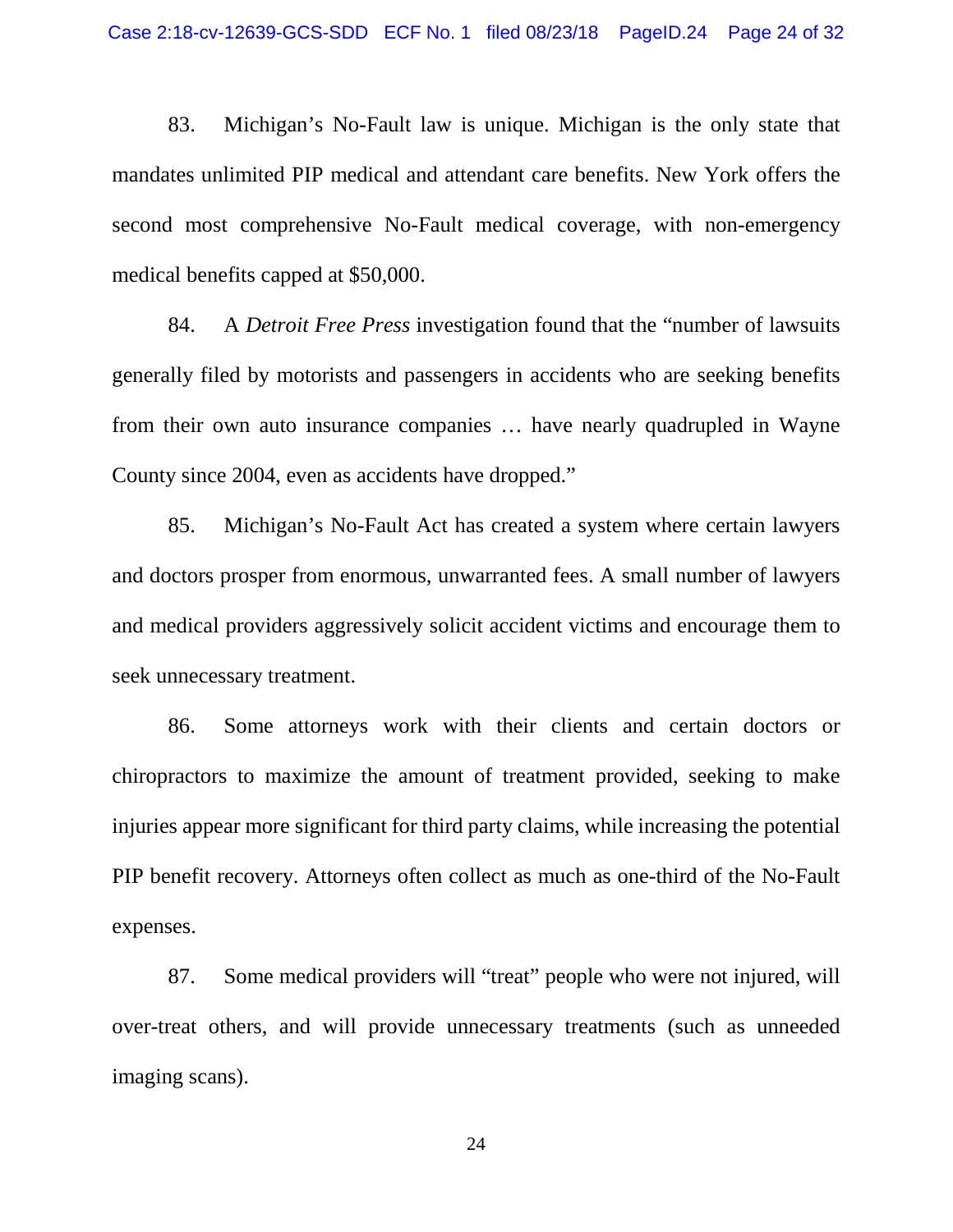88. The high cost of PIP coverage is also caused by, and exacerbated by, the absence of substantive, statutory restrictions on the fees that medical providers can charge for treatment and services.

89. The absence of a fee schedule, such as the fee schedule used for Workers' Compensation benefits, means that for many common procedures, medical providers charge insurance companies two to five times more than the rates charged for the same procedures to Medicare.

90. As reported by the *Detroit Free Press* "[s]ome MRI centers that appear frequently in no-fault lawsuits in metro Detroit charge as much as \$5,300 for an MRI that would cost less than \$1,000 at other facilities or about \$500 under Medicare." The investigation also found that people are steered to such facilities by some lawyers and medical providers.

91. The escalating costs are severe. PIP coverage accounted for roughly 20% of the cost of automobile insurance premiums in Michigan in 2000. By 2013, those benefits accounted for approximately 50% of the cost of premiums.

92. According to an analysis of data reported by the National Association of Insurance Commissioners, the average cost of medical treatment in Michigan under no-fault tripled from 2000 to 2013. This increase outpaced healthcare inflation by almost 90%.

93. While medical expenses are a key cause of skyrocketing PIP costs,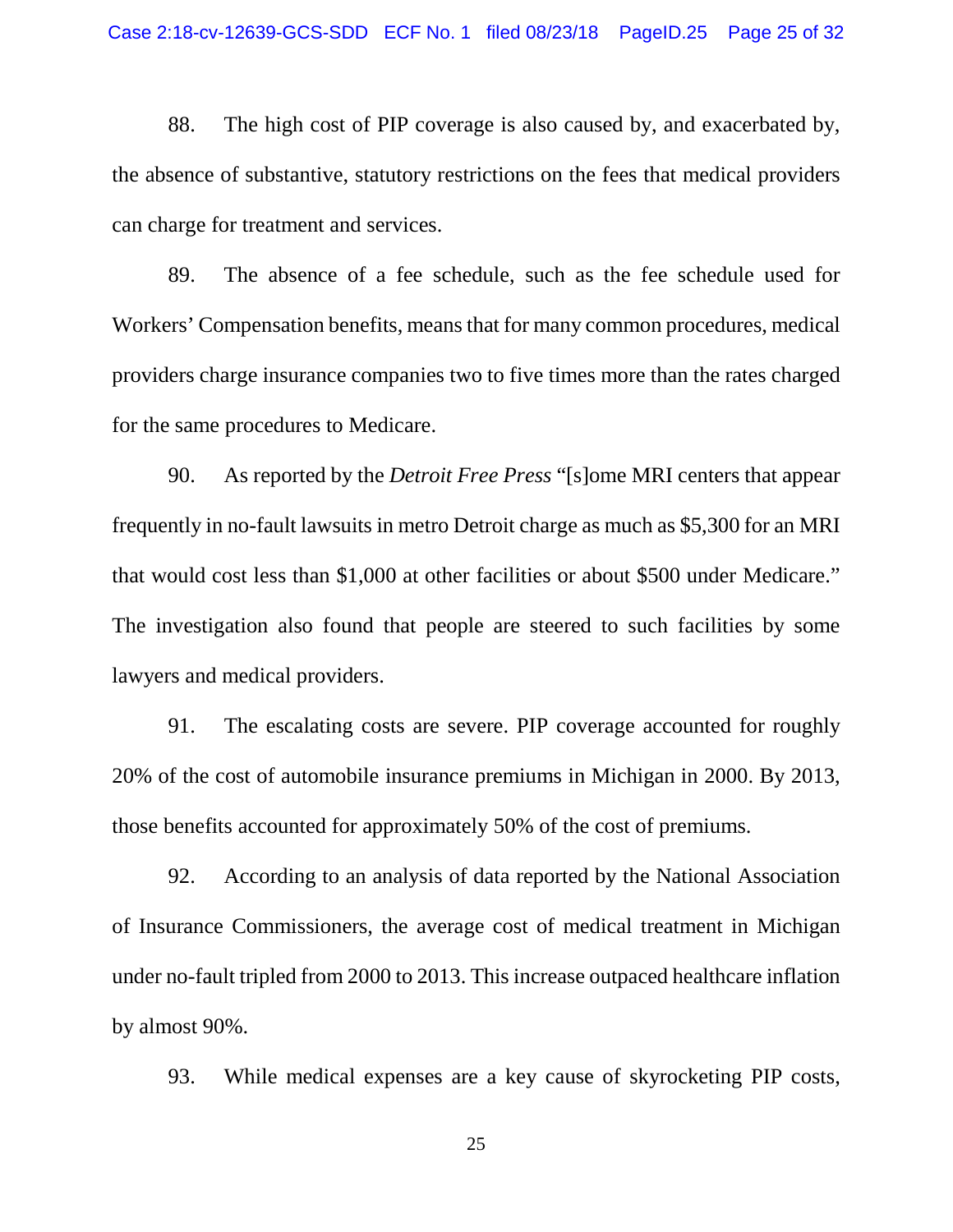other elements of No-Fault coverage also contribute.

94. Michigan's PIP coverage includes household replacement services, attendant care, wage loss and medical transportation costs, in addition to coverage for all reasonably necessary medical expenses. Some medical doctors will routinely declare accident "victims" disabled for months after even minor accidents, which, as reported by the *Detroit Free Press*, provides "an opportunity for relatives or friends to get paid hundreds of dollars a week" for attendant care.

95. The law limits expenses for replacement services and wage loss, but the lack of restrictions on attendant care and transportation services invites abuse, driving up the cost of No-Fault coverage.

96. Attendant care benefits allow accident victims to have in-home assistance for services such as safety monitoring, bathing, administering medicine and other personal tasks associated with daily living. Many accident victims "hire" family members or close friends to provide these attendant care services. There is little to prevent people from charging insurance companies for care that is not actually needed or care that is not being provided. In the *Detroit Free Press*  investigation, some caregivers were found to have charged insurance companies for 24-hour attendant care or charged for care provided at times where the accident victims were observed grocery shopping or driving unattended. As with other No-Fault benefits, some attorneys will take 33% of the attendant care costs, even for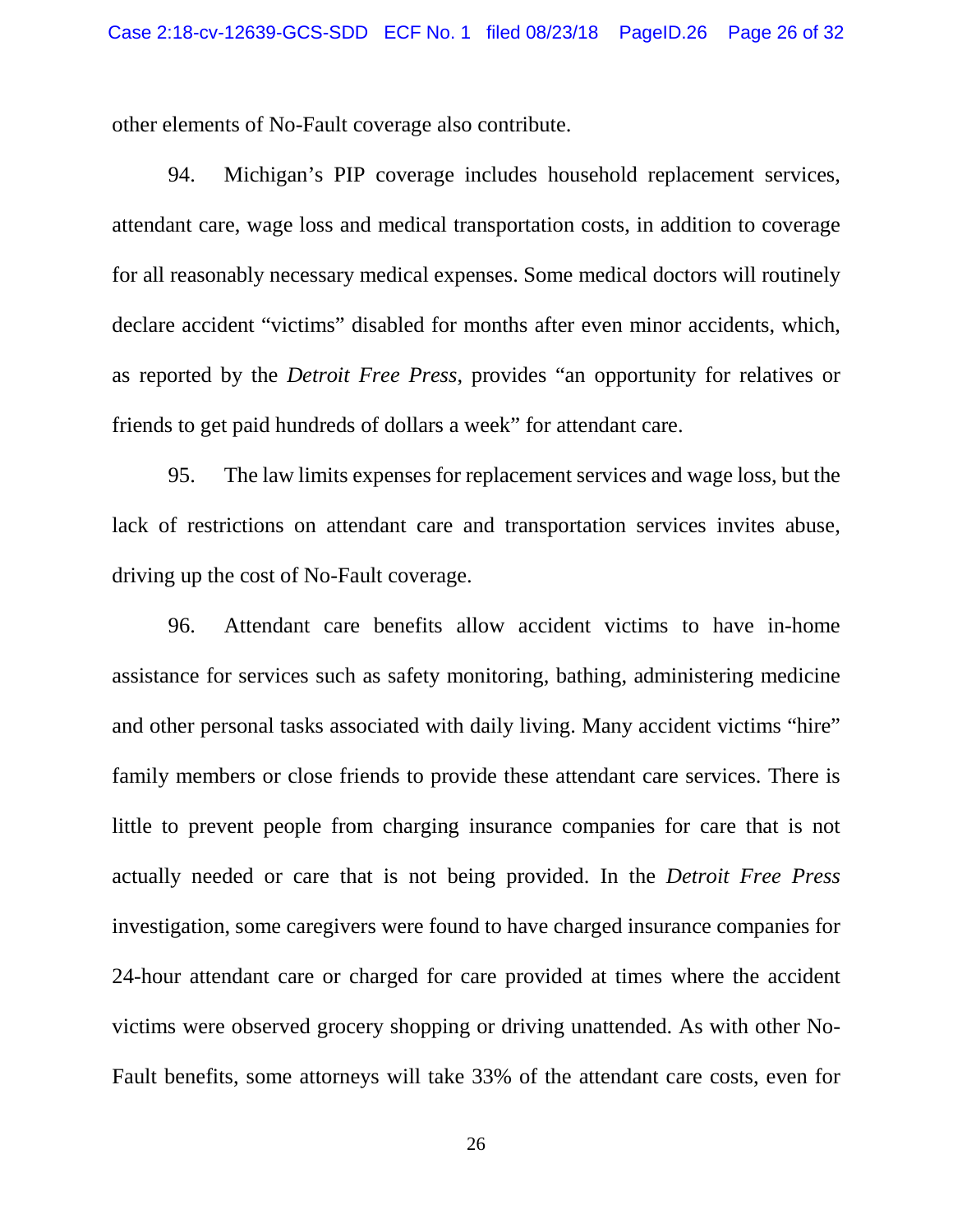care provided prior to a lawsuit being filed.

97. Michigan's No-Fault Act lacks measures to protect against fraud, such as requiring that caregivers be trained, certified or qualified in any way. Additionally, the No-Fault Act sets no limit on the hourly amount that can be charged for 24-hour a day attendant care.

98. The No-Fault Act lacks reasonable restrictions on the rates that can be charged to transport accident victims to medical appointments. As found in the *Free Press* investigation, medical transportation services "routinely charge auto insurance companies \$100 to almost \$200 a day to shuttle no-fault patients to and from a single medical appointment — even one just 2 miles away." Quite often, the transportation is in a standard shuttle bus or car, meaning the "patient" could just as easily have taken a taxi or a ridesharing service. One transportation company charged \$100 each way to transport an individual two miles to and from medical appointments, racking up \$3,500 in fees over several months.

#### **The No-Fault Act Deprives Motorists of Due Process**

99. The net outcome of No-Fault has been a disaster. The No-Fault insurance scheme, in its current form, is not just ill advised, it is unconstitutional. Mandatory insurance premiums are excessive, unfair and inequitable.

100. In order to pass constitutional muster, the No-Fault Act, or related legislation, must ensure that coverage is available at fair and equitable rates. Rates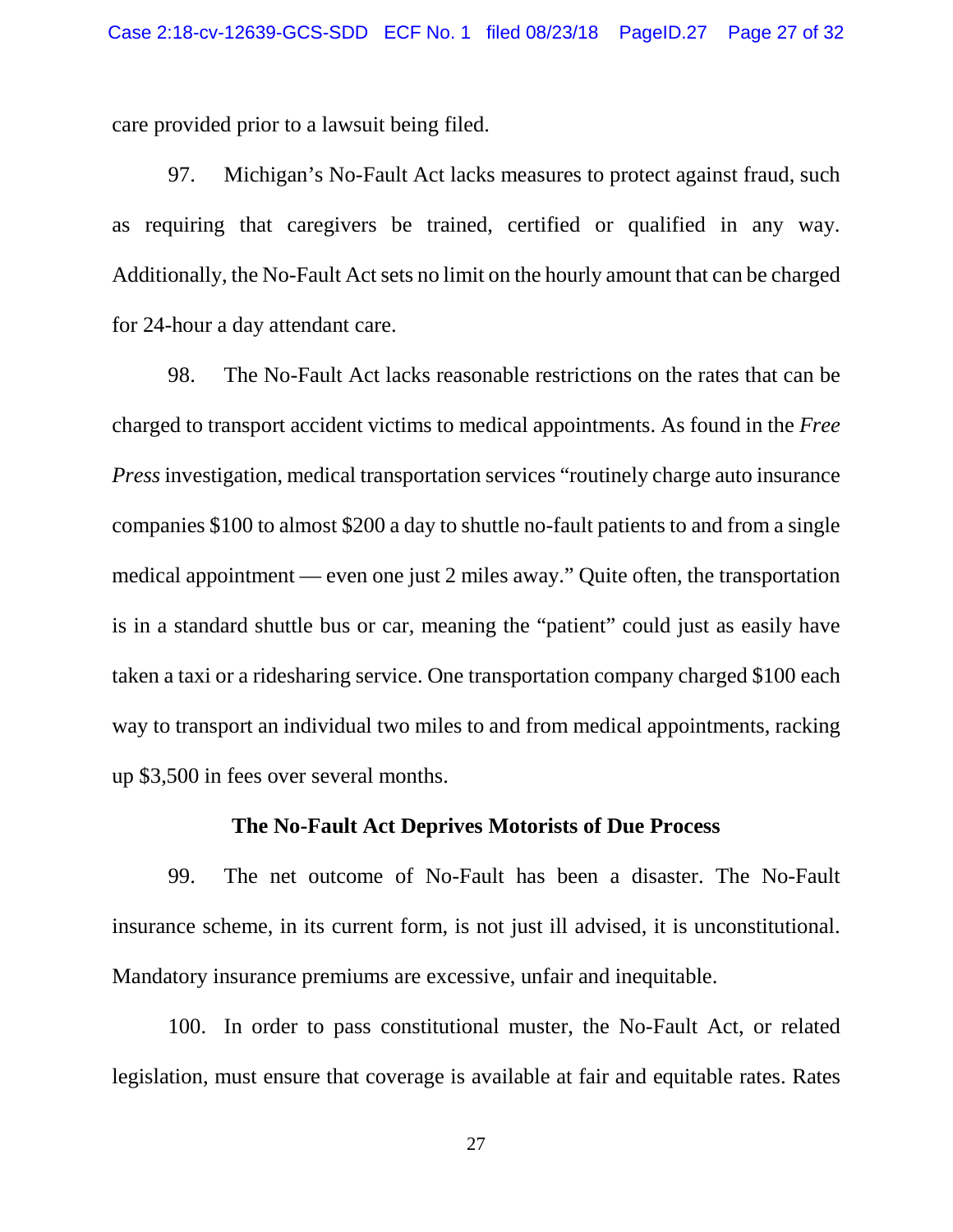may not be excessive and they may not be unfairly discriminatory.

101. The State has refused to rein in No-Fault costs and to bring the No-Fault Act into compliance with the constitutional mandate that rates cannot be excessive, but must be fair and equitable.

102. The No-Fault Act does not ensure that coverage is available at fair and equitable rates, as is evidenced by the fact that rates are excessive, unfairly discriminatory and neither fair nor equitable.

103. The EIA states that "[r]ates shall not be excessive … or unfairly discriminatory." M.C.L. § 500.2109(1)(a). However, the statute does not adequately ensure that those statutory requirements are met. Rather, for all practical purposes, the language of the EIA essentially ensures that no rate could be deemed excessive or unfairly discriminatory, no matter how excessive or discriminatory the rate actually is.

104. The EIA states, "a rate shall not be held to be excessive unless the rate is unreasonably high for the insurance coverage provided and a reasonable degree of competition does not exist for the insurance to which the rate is applicable." M.C.L. § 500.2109(2). This provision has as little substantial meaning as the language in the No-Fault Act rejected by the Michigan Supreme Court, because the EIA does not define what constitutes an "unreasonably high" rate. Even if a rate could otherwise be considered "unreasonably high," the rate would not be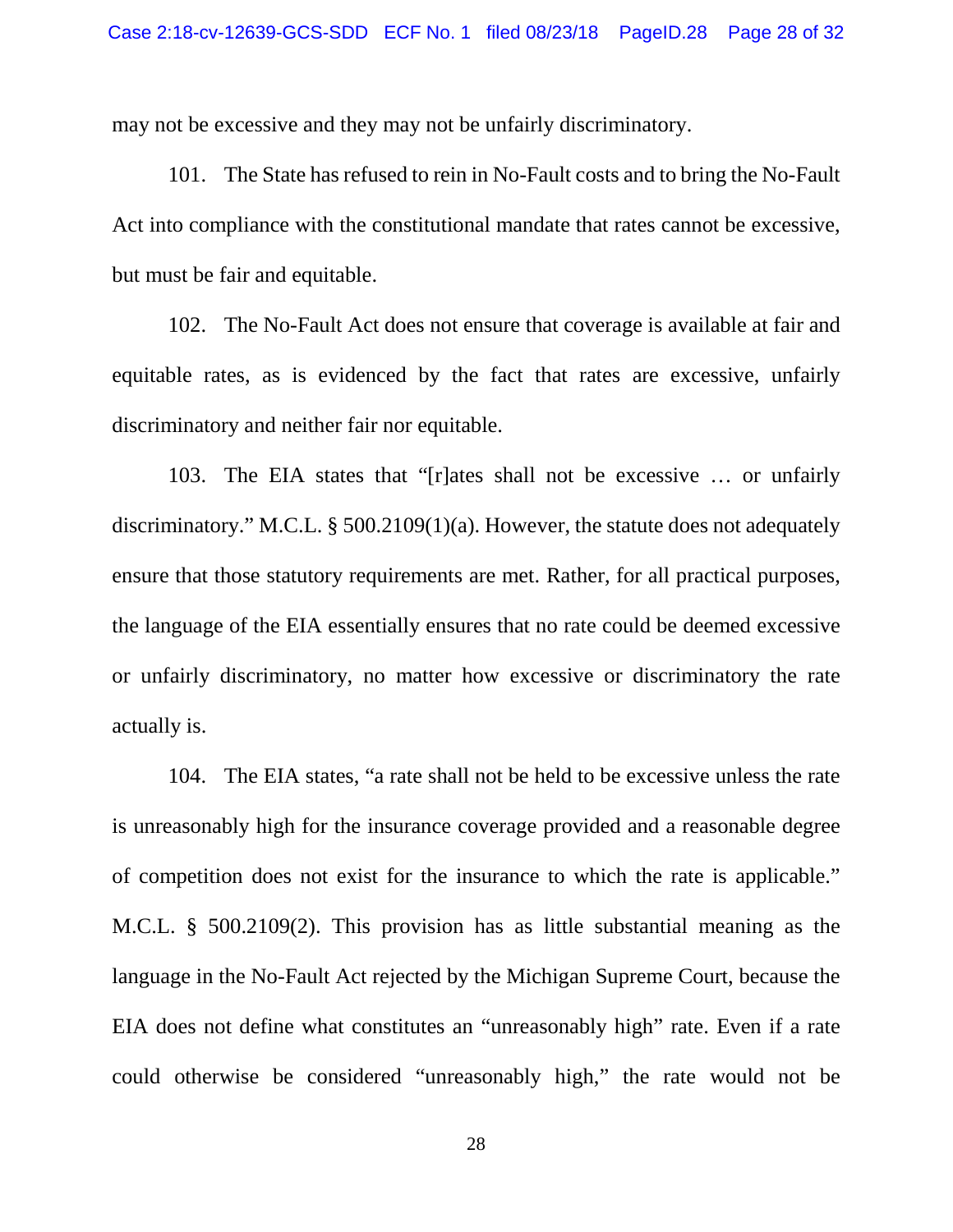considered excessive if there is a reasonable degree of competition. For practical purposes, this means that as long as there are several insurance companies in the market, no rate can be deemed excessive.

105. The EIA definition of an unfairly discriminatory rate has the same deficiency. M.C.L. §  $500.2109(1)(c)$ . In order to determine whether a rate is "unfairly discriminatory," the rate must be compared to other rates, but this is a meaningless test when the rate used for comparison is itself unfairly discriminatory.

106. Ultimately, the actual rates are the best evidence that Michigan's Nofault insurance premiums are unconstitutional. It is undeniable that actual rates in Michigan are excessive, unfair and inequitable.

### **COUNT I - VIOLATION OF PROCEDURAL DUE PROCESS**

107. Plaintiffs repeat the preceding paragraphs as if fully alleged herein.

108. Due process enforces rights enumerated in the United States and Michigan Constitutions.

109. The United States Constitution, U.S. Const., amend. XIV, and Article I, § 17 of the Michigan Constitution of 1963 both guarantee that no state shall deprive any person of "life, liberty, or property, without due process" of law.

110. In *Shavers*, the Michigan Supreme Court unambiguously held that Plaintiffs have a constitutionally protected property interest in the use of their drivers' licenses, including the registration and operation of motor vehicles.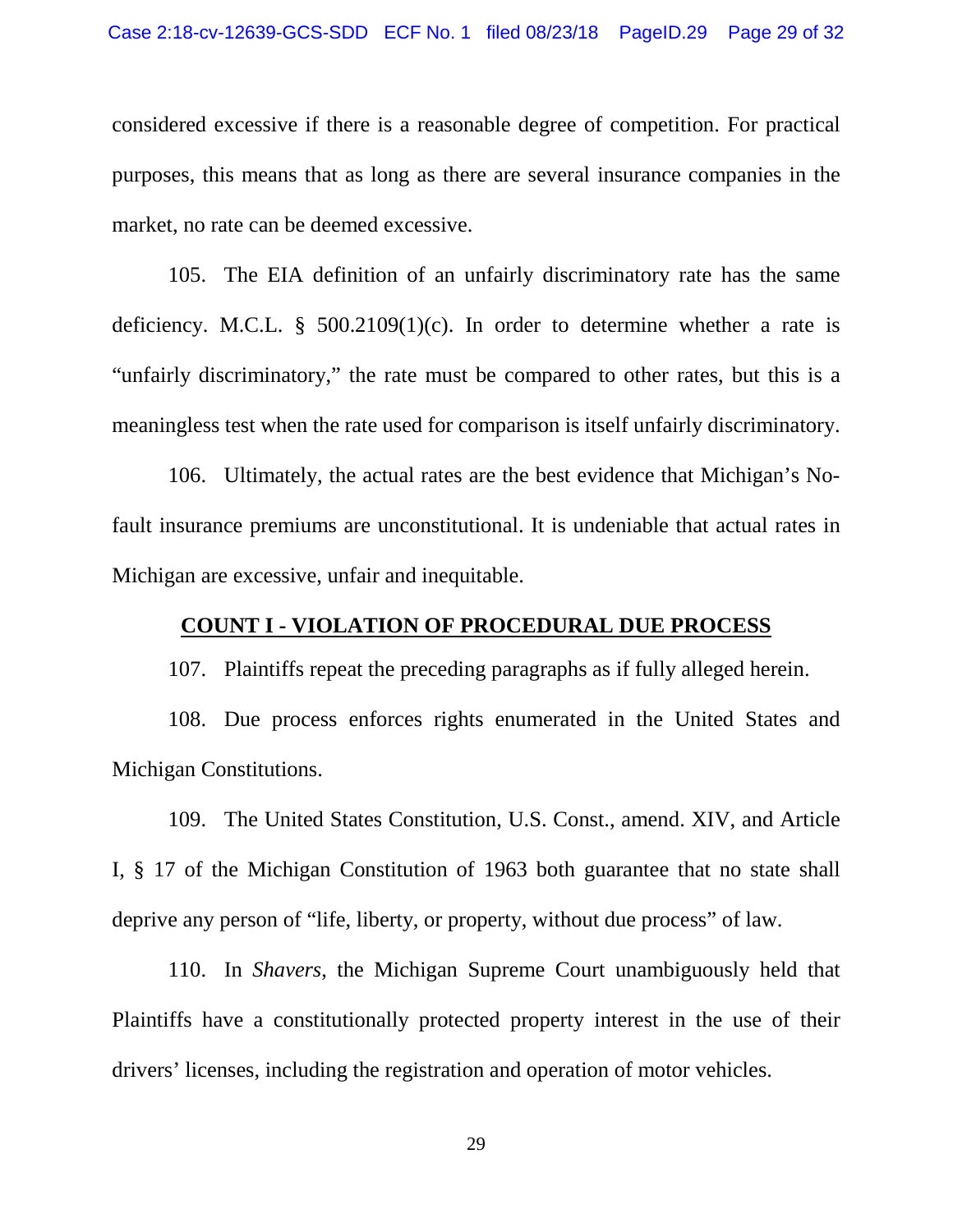111. As long as no-fault insurance is mandatory for the registration and operation of their vehicles, Plaintiffs have a constitutional right to obtain no-fault insurance at rates that are fair, equitable and not excessive.

112. Defendant has failed to ensure that auto insurance is available to Plaintiffs at non-excessive, fair and equitable rates. No-Fault rates, at the time of the filing of this Complaint, are excessive, unfair and inequitable.

113. As a direct and proximate result of Defendant's conduct, Plaintiffs are being injured by the deprivation of their rights, without procedural due process.

# **COUNT II - VIOLATION OF SUBSTANTIVE DUE PROCESS**

114. Plaintiffs repeat the preceding paragraphs as if fully alleged herein.

115. The right to substantive due process is protected under the due process clauses of the U.S. and Michigan Constitutions.

116. The *Shavers* court imposed substantive due process requirements with respect to the No-Fault Act.

117. Insurance rates under the No-Fault Act are excessive, unfair and inequitable.

118. Plaintiffs have been, and will continue to be, injured by Defendant's violations of Plaintiffs' rights to substantive due process.

### **COUNT III – REQUEST FOR DECLARATORY RELIEF**

119. Plaintiffs repeat the preceding paragraphs as if fully alleged herein.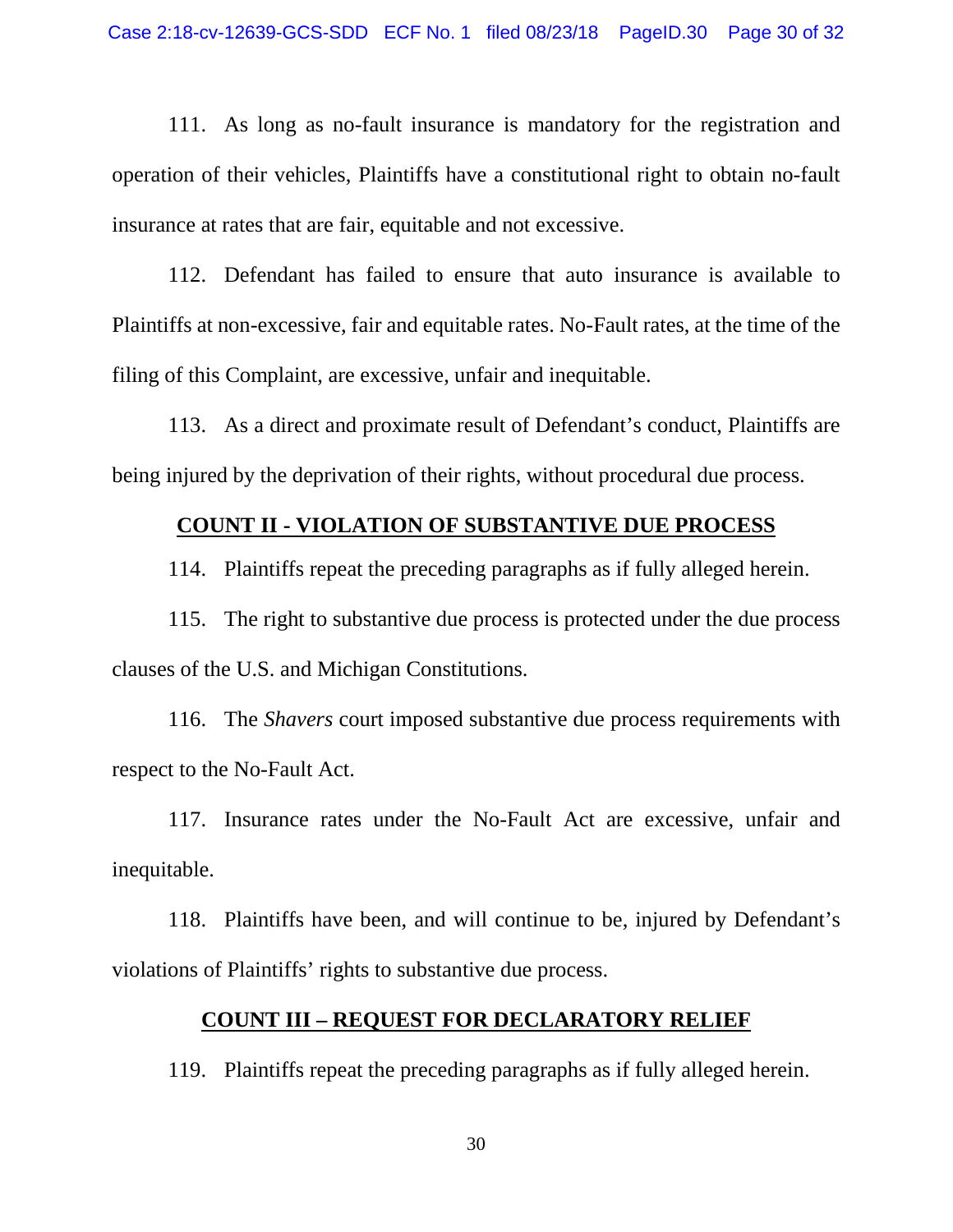120. There is a real and actual controversy between Plaintiffs and Defendant regarding the constitutionality of the No-Fault Act and regarding Defendant's acts and practices.

121. Plaintiffs are entitled to a declaratory judgment holding that the No-Fault Act, as currently enacted and implemented, unconstitutionally deprives Plaintiffs of their rights without due process.

### **PRAYER FOR RELIEF**

WHEREFORE, Plaintiffs respectfully request that this Honorable Court:

1. Declare that the No-Fault Act is unconstitutional under the U.S. and Michigan Constitutions.

2. Grant the State 6 months to amend the No-Fault Act to cure all constitutional defects and to ensure that Michigan's automobile insurance scheme comports with the requirements of the U.S. and Michigan Constitutions.

3. Order a return to the pre-existing common law tort system, if the State is unable to cure all constitutional defects of the No-Fault Act within 6 months.

Respectfully submitted,

## **FINK + ASSOCIATES LAW**

Dated: 8/23/2018

By: /s/ David H. Fink David H. Fink (P28235) Darryl Bressack (P67820) John L. Mack (P80710) Attorneys for Plaintiffs 38500 Woodward Ave., Ste. 350